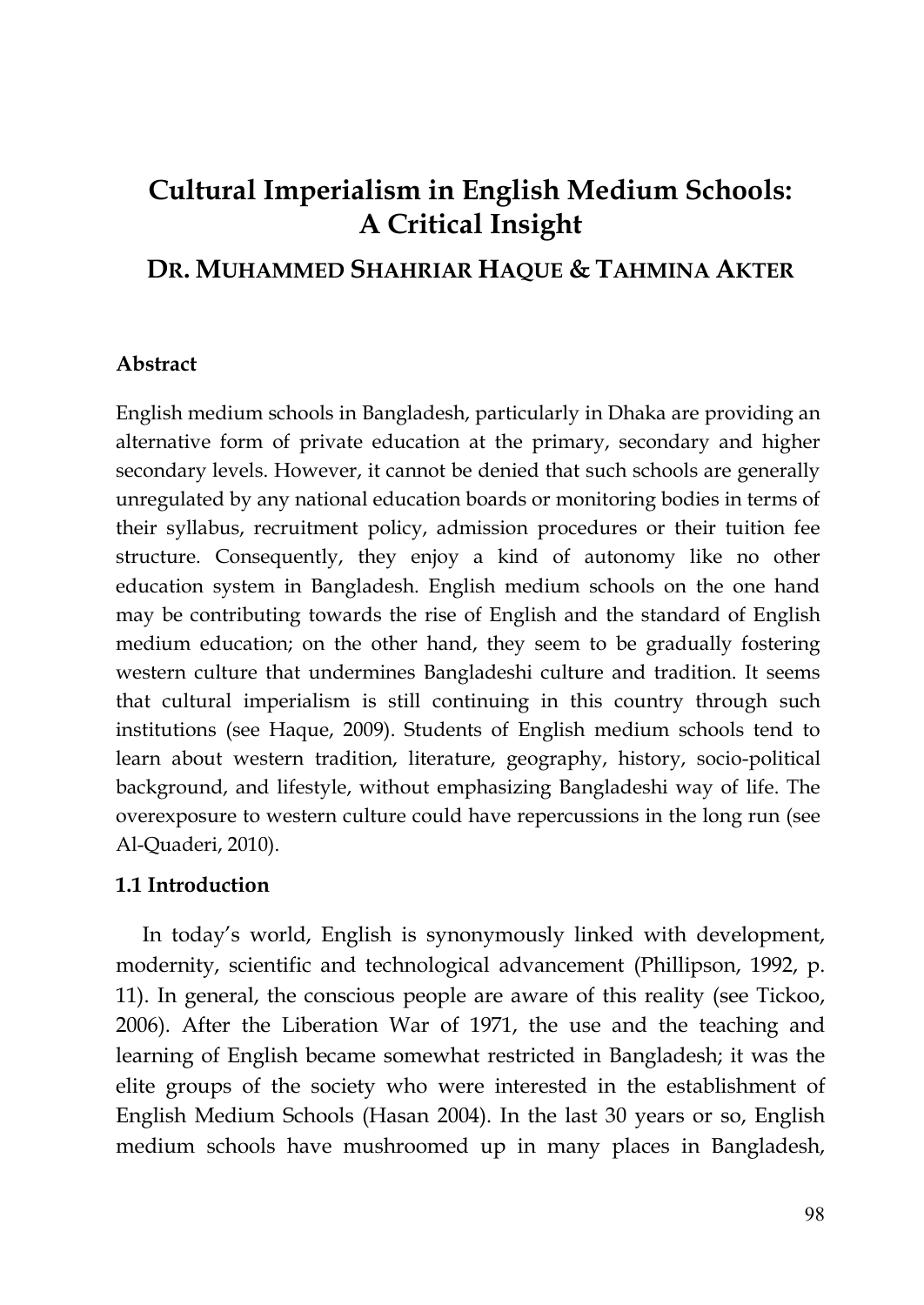especially Dhaka. Since English medium education is very expensive, it is generally the upper class of the society who can afford such education; and parents are very eager to give their children such education as it opens up a world of opportunities (Banu and Sussex 2001). Furthermore, parents prefer English medium education for their children because it is a sign of status and prestige (Tickoo 2006).

## **1.2 Critical Implication**

Every language is associated with a culture (Iredale in Phillipson 1992, p.11). Modiano (2001) believes that "English virtually Anglo-Americanizes the non native speaker" (p. 2). So, from that perspective, the students of English medium schools in Bangladesh are frequently exposed to western culture instead of Bangladeshi culture (Al-Quaderi, 2010). Such overindulgence of western culture in the forms of their life styles, attitudes, ideologies belittles Bangladeshi traditional way of life (*ibid.*; see Crystal, 1997), and leads towards globalization, which Chang (2004) says is another name for westernization. Consequently, students of English medium schools decrease their use of *Bangla*, and gradually become detached from the Bangladeshi culture as well (see Haque, 2009). Gradually they start to practice western culture at the expense of their own tradition and culture.

Phillipson (1992) says that English language is replacing or displacing other languages (p. 27). Yet, it cannot be denied that English medium schools in Bangladesh are providing an alternative form of private education at the primary, secondary and higher secondary levels. However, the manner in which English is taught may be debatable and/or questionable. According to Haque (2009), English medium schools do not help to practice Bangladeshi culture when teaching the English language and therefore seems to be culturally imperialistic. The students of such schools follow British curriculum and read books based on foreign context, particularly western culture. As a result, students of English medium schools in Bangladesh, learn about western tradition, geography, history, political and cultural background, leaving out Bangladeshi resources (e.g.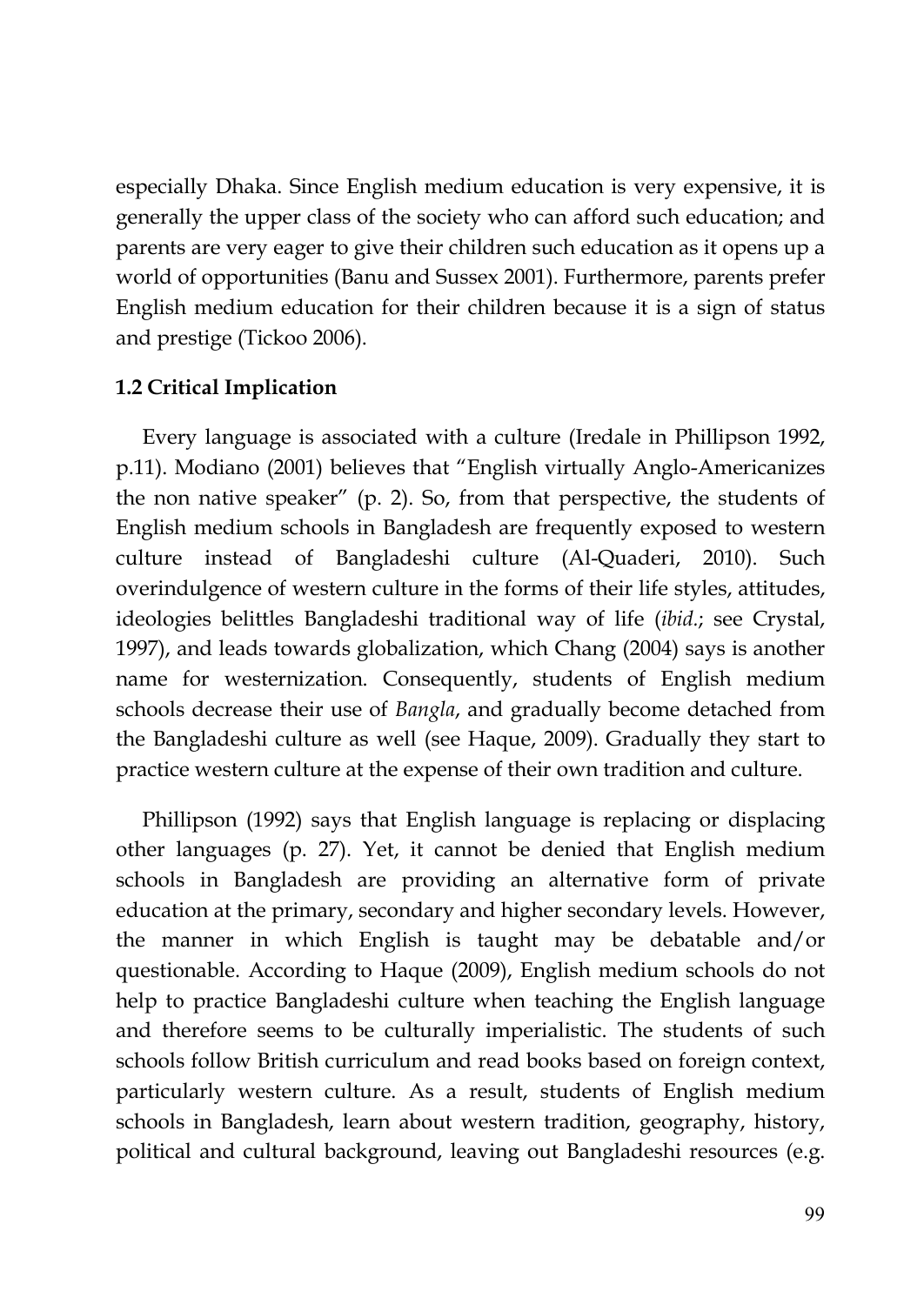literature, history, culture and so on) (Haque, 2009). Haque (2009) says that foreign culture is introduced in much more appealing and attractive ways than local culture; consequently students adopt such culture. For example the students of EMSs learn much more about William Shakespeare than Robindranath Tagor or Kazi Nazrul (*ibid)*. The British Council provides syllabi for O-level and A-level exams, that is, for standards/classes IX-XII; it does not provide any kind of syllabi whatsoever for any of the other standards/classes—pre and primary school. The EMSs can teach whatever they desire up to standard/class VIII. Neither The British Council nor the Government or any of its monitoring body monitors the curriculum, the quality of education, the textbooks, the exams, the recruitment policies of teachers and staff, the cultural practices, and so forth of English medium schools in Bangladesh. Due to such oversight or overindulgence of autonomy, cultural imperialism seems to be occurring in EMSs.

The intention of this paper is to explore how cultural imperialism is occurring in English medium schools in light of Phillipson (1992), Canagarajah (1999) and Modiano's (2001) concepts of cultural/linguistic imperialism. The implication of a research of this nature is significant in the sense that the findings enable us to emphasize the so-called innocence of such (English medium) schools that implicitly propagate cultural imperialism under the guise of modern education.

## **2.1 Cultural/Linguistic Imperialism**

According to Phillipson (1992: 44-46) the term 'imperialism' can have many meanings for instance political imperialism, economical imperialism, racial imperialism, social and ideological imperialism and so on. Tomlinson (1991) feels that imperialism is the process that operates by controlling economic, political, cultural systems of the whole world (p. 15). The dominating countries usually prescribe the norms regarding appropriate cultural etiquette, that is how people should run business, what should be fair politics, how people should dress, even how people should think, and so on (*ibid.*). Tomlinson (1991) further says that imperialism is a silent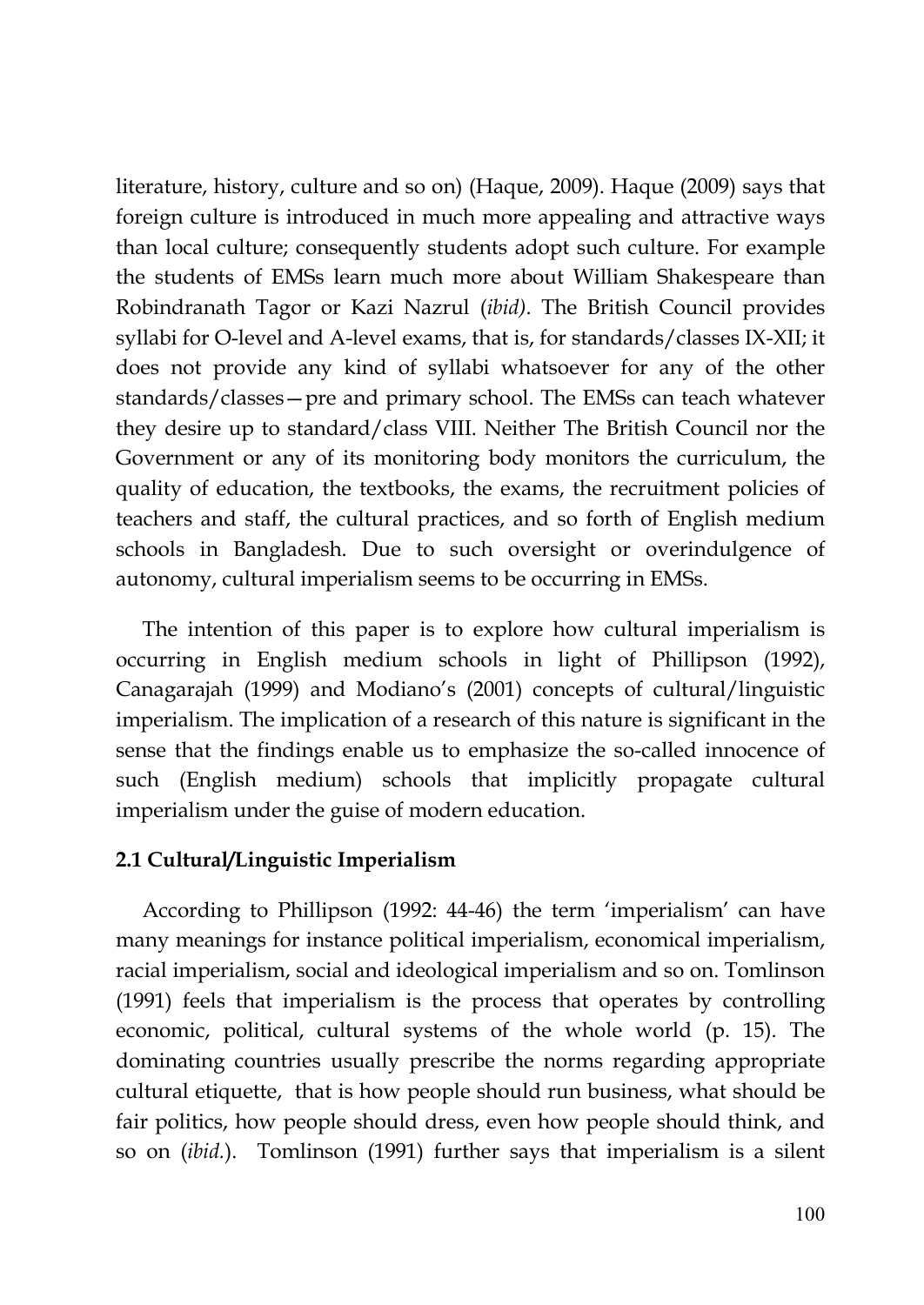process which is accelerated by the cultural influences of dominating countries; at one time colonization was the tool of imperialism, but now it is capitalism. Phillipson (1992) believes that, imperialism is now going hand in hand with capitalism. Though imperialism at one time was synonymous with the 'British Empire', nowadays it seems to be synonymous with the Western world, particularly American and British capitalism (see Phillipson 1992; Pennycook, 1994). According to Crystal (1997), the present importance and dominance of English language is the result of two factors—the rise of the British colonial power up to the end of nineteenth century and the emergence of economic power of the United States in the twentieth century (p. 53).

The nature of imperialism has changed; it has transcended from explicit military might to economic, educational, cultural and linguistic dimensions. However, the implicit trends of such imperialistic nature can be traced to more than one and a half centuries ago in Macaulay's parliamentary speech, where he mentioned that the British people wanted to establish economic, educational, linguistic and cultural empire in the Indian subcontinent (Young, 1957). The British wanted to explore the supremacy of their language, literature, science, technology and so on, and for this, they wanted to form a group of people who would be 'Indian in blood and colour but English in taste, in opinions, in morals and in intellect' (*ibid*). To some extent this could be occurring in English medium schools as well.

# **2.2 Linguistic Imperialism**

Language is an important medium for expressing oneself, and in many countries, it contains a nation's cultural, traditional and exclusive flavours. Crystal (1997) explains that for various reasons (e.g. political, economic, cultural, power domination, etc.) some languages turn out to be more dominant than others, for instance English (p. 5); while Tomlinson (1991) thinks that when a language becomes powerful, it replaces the other languages. In the linguistic competition, English came out on top and dominated other languages (e.g. French, German) and ultimately gained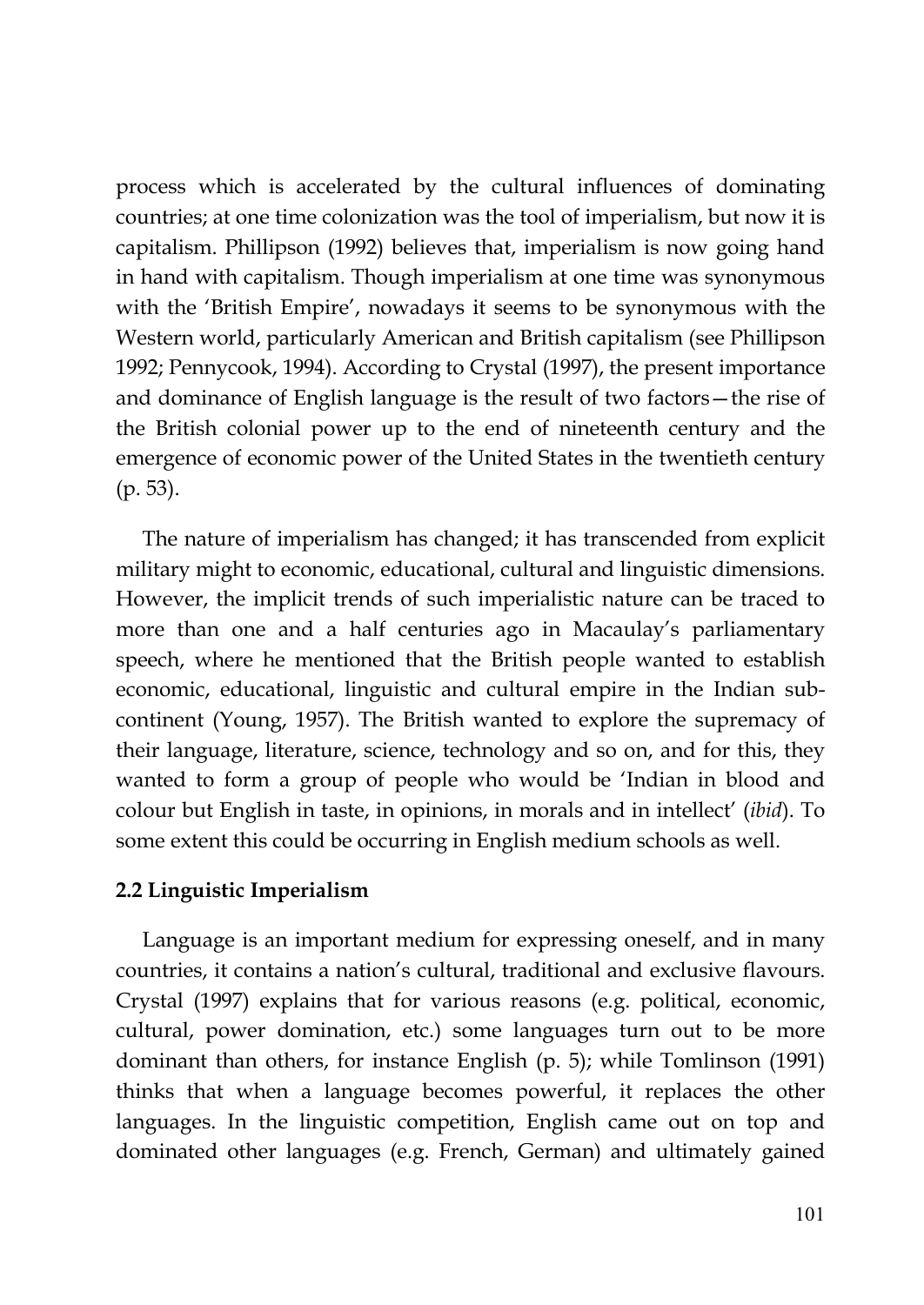the status of international language since the Second World War (Baugh and Cable, 1993, p. 7-8). Now, since English is the global language (Crystal 1997), Phillipson (1992) feels that it is explicitly imperialistic in nature. Linguistic imperialism may be defined as the dominance of one language over others (p. 47). Phillipson (1992) elaborates that because of the language policy of the inner circle countries (based on Kachru's concentric circles), the languages of the periphery countries are being displaced or are at stake. According to Kachru (1985, 1986), the BANA (Britain, Australia, North America) countries are centres, and the other countries like Bangladesh, India, China, and so forth are peripheral countries.

# **2.3 Cultural Imperialism**

Cultural imperialism can be discussed with respect to the term 'anglocentricity' which means, the other languages and cultures will be measured keeping in terms of the English language and its culture; consequently, other cultures are thought to be inferior (Phillipson, 1992). According to Canagarajah (1999), less developed countries depend on the developed countries, (i.e. western countries) for educational materials, methodology, expertise, and so on, which propagate cultural ideologies of the western countries. Phillipson (1992) says that the base of cultural imperialism is linguistic imperialism; hence, if a language is neglected, the culture of its native speakers is also neglected (p. 53). A language is not merely a language; it is mingled with culture. Cultural imperialism occurs silently through the exploration of ideas, theories and experiences, publication and so on (Phillipson, 1992, p. 57-58). Phillipson (1992) quotes the Director General of the British Council who said, "Britain's real black gold is not north sea oil but the English language". The explanation of this statement can be found in Iredale's words (in Phillipson, 1992):

. . . when people learn English, for whatever purpose and by whatever method, they acquire something of the flavour of our culture, our institutions, our ways of thinking and communication. (p. 11)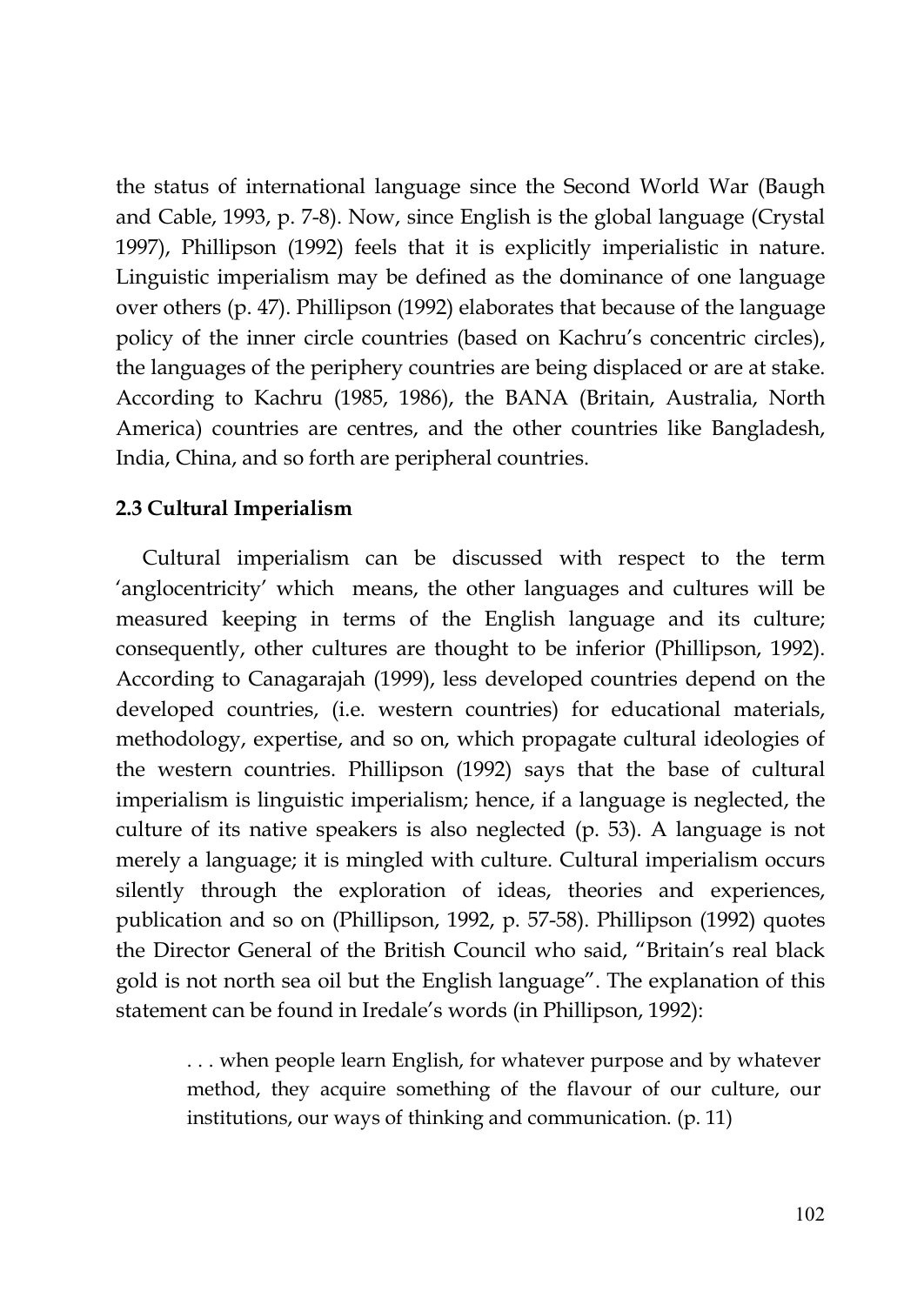Phillipson (1992) thinks that the promotion of British book-trade, which explores the centre's (Kachru's concentric circle, 1986) ideology and thought, is a remarkable medium of cultural imperialism. These books presents the ideas, attitudes, activities which are the cultural element of the 'centre' and thought to be the model for peripheral countries (Phillipson, 1992, p. 61). Therefore, in that sense, English language teaching (ELT) could have hidden agenda, because through such teaching, the ideology and the culture of the native English speakers could be propagated to displace, replace and encompass the culture of other communities.

#### **2.4 History of linguistic and cultural Imperialism in Bangladesh**

Mcleod (in Rahman *et al.*, 2010, p. 116) says that, Bangladesh was under Indian subcontinent which was under British rule from 1757—1947. It was the European missionaries and East India Company who established some educational institutions (Phillipson, 1992, p. 110-112). The imperialistic education began from the period of British colonization, that is, early 19<sup>th</sup> century (Rahman *et al.*, 2010). At the beginning of 19th century, the English language schools based on British model were established in the region, which is now Bangladesh (Ali *et al.* in Rahman *et al.*, 2010). Only those Indians who were proficient in English were recruited under the government job (Phillipson, 1992, p.111). At the end of first half of 19th century, British rulers had a wish to make this continent a field of trade and business rather than a house of slaves (Young, 1957). Therefore, they started to concentrate on education of the natives, but the medium of education was English (*ibid*). Kumar (in Rahman *et al.*, 2010) says that the British colonial officials wanted to teach Indian people making English the medium of instruction so that they can explore their (western) language, literature, science and technology. Thomas B. Macauly passed an important resolution in 1835 with the goal to teach some Indians who retain their Indianness in blood and colour but British in taste and ideology (Young, 1957, p. 716-18). The hidden agenda of the British was to create some socalled British elites who would be Britain's future customers, particularly in terms of their language and culture (see Rahman *et al.*, 2010). After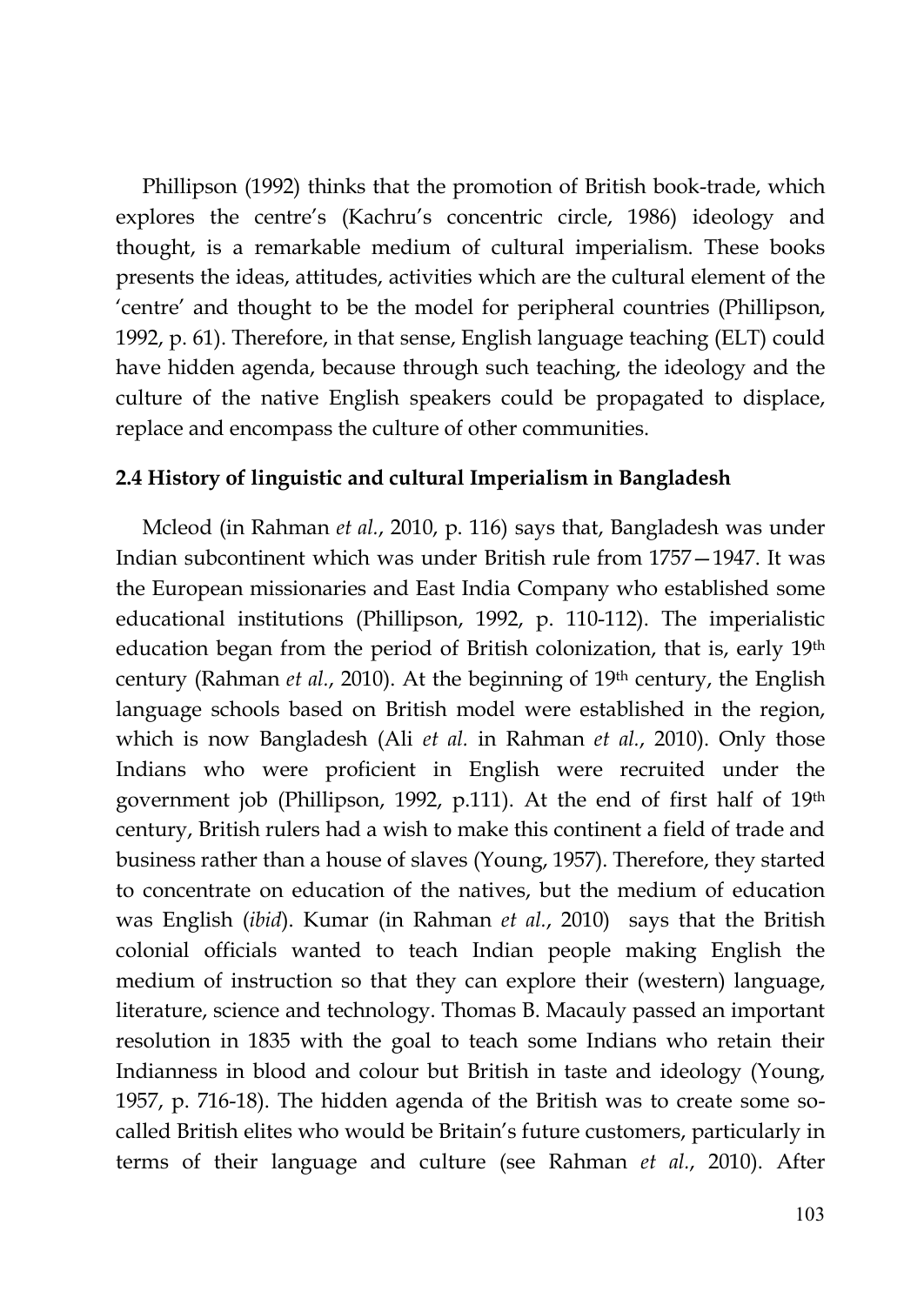Macaulay's resolution, the promotion of English was accelerated by political, economic and social power; thus, the seed of linguistic and cultural imperialism was sown (Phillipson, 1992, p. 110-113).

## **2.5 Streams of education**

There are three streams of education in Bangladesh (Kamol, 2009; Rahman *et al.*, 2010):

- 1. Mainstream Bangla medium
- 2. English medium
- 3. Madrasha medium

In Mainstream *Bangla* medium, the medium of instruction and education is Bangla (Kamol, 2009). Most of the students of Bangladesh fall under this stream (Banu and Sussex, 2001, p. 130). There are two categories under Bangla medium: Public and Private. However each category has a primary, secondary (S.S.C) and higher secondary (H.S.C) level (Haque, 2011, p.185). Public schools and colleges provide only Bangla medium education but private Bangla medium schools and colleges provide both Bangla and English versions of the syllabus provided by the board; and it is mentionable here that there are six educational boards of Bangladesh (*ibid.*). English Medium system is a special kind of education system run by private ownership where the medium of instruction is English. As mentioned earlier, these schools are not monitored by any of the government authorities in terms of their syllabus, recruitment policy, admission procedures or their tuition fee structure. These schools directly follow the British curriculum and syllabus (Haque, 2011, p. 185). The students of English medium schools have to pass O-Level or Junior Cambridge and A-Level or Senior Cambridge exams to enrol in the universities (*ibid*). After passing from schools, most of these students study in the private universities or go abroad (Banu and Sussex, 2001; Ainy, 2001). English medium education is chosen by the elite group of the society who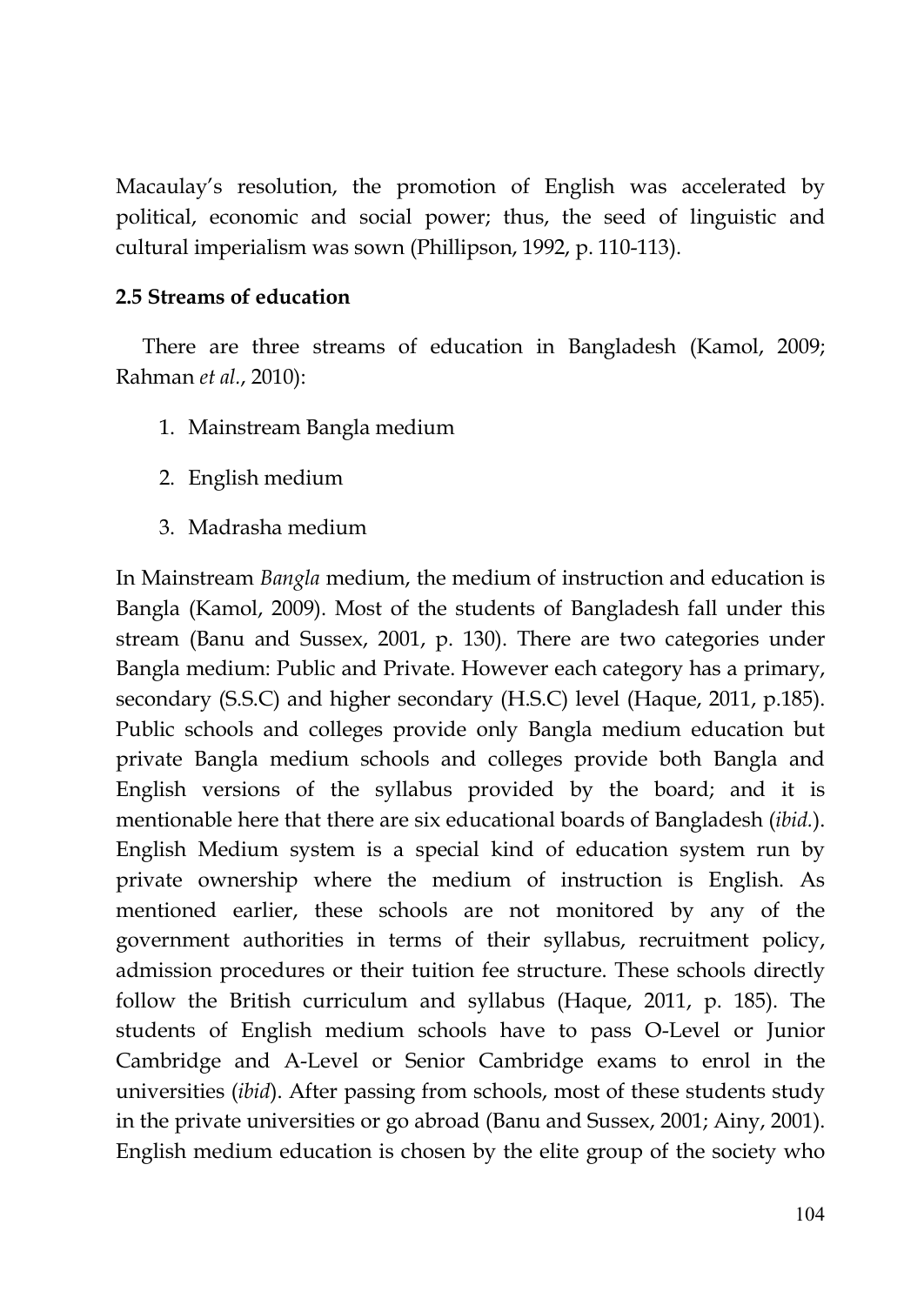do not want their children to lag behind in the era of globalization and especially when English can bring them good jobs, opportunities of scholarships and so on (Ainy, 2001, p. 114; Banu and Sussex, 2001, p. 130).

## **2.6 English medium education in Bangladesh**

After the independence in 1971, guided by the thought of nationality and love for mother tongue, the government banned English medium schools, and they were completely removed from Bangladesh in 1972 (Banu and Sussex, 2001, p. 129-31). However, English could not be removed from universities because the class lectures were needed to be given in English and the books and journals were all in English (*ibid.*). On the other hand, the elite group of the society started to feel the necessity of English, and consequently English medium schools started to emerge again (Ainy, 2001). As English was not emphasized in public Bangla medium schools, the English medium schools started to grow day by day, with the growing demand of English in every sector (Rahman *et al.*, 2010, p. 117; *Ekushe, English and Ethics,* 2010). Since the 1980s English medium schools, which are all privately funded, have been mushrooming in Bangladesh, especially in Dhaka (see Banu and Sussex, 2001).

English medium schools in Bangladesh can be traced back at the beginning of the 19th century (Rahman *et al.*, 2010, p. 116). The students of such schools follow the British curriculum and syllabus directly (Haque 2009). They read imported western books written for the western context (Al-Quaderi, 2010). After reading these books, the students become familiar with western geography, history, literature, western way of life and their ideology (*ibid*). Consequently, they do not get to know about Bangladeshi culture, for example, they are much more familiar with Shakespeare than Robindronath Tagore (Haque, 2009). Western ideologies and values are explored through the books and curriculum of British council but there is no mention of Bangladeshi culture and Bangladeshi resources (Kamol 2009; Haque, 2009, p. 13; *Ekushe, English and Ethics* 2010; Al-Quaderi, 2010).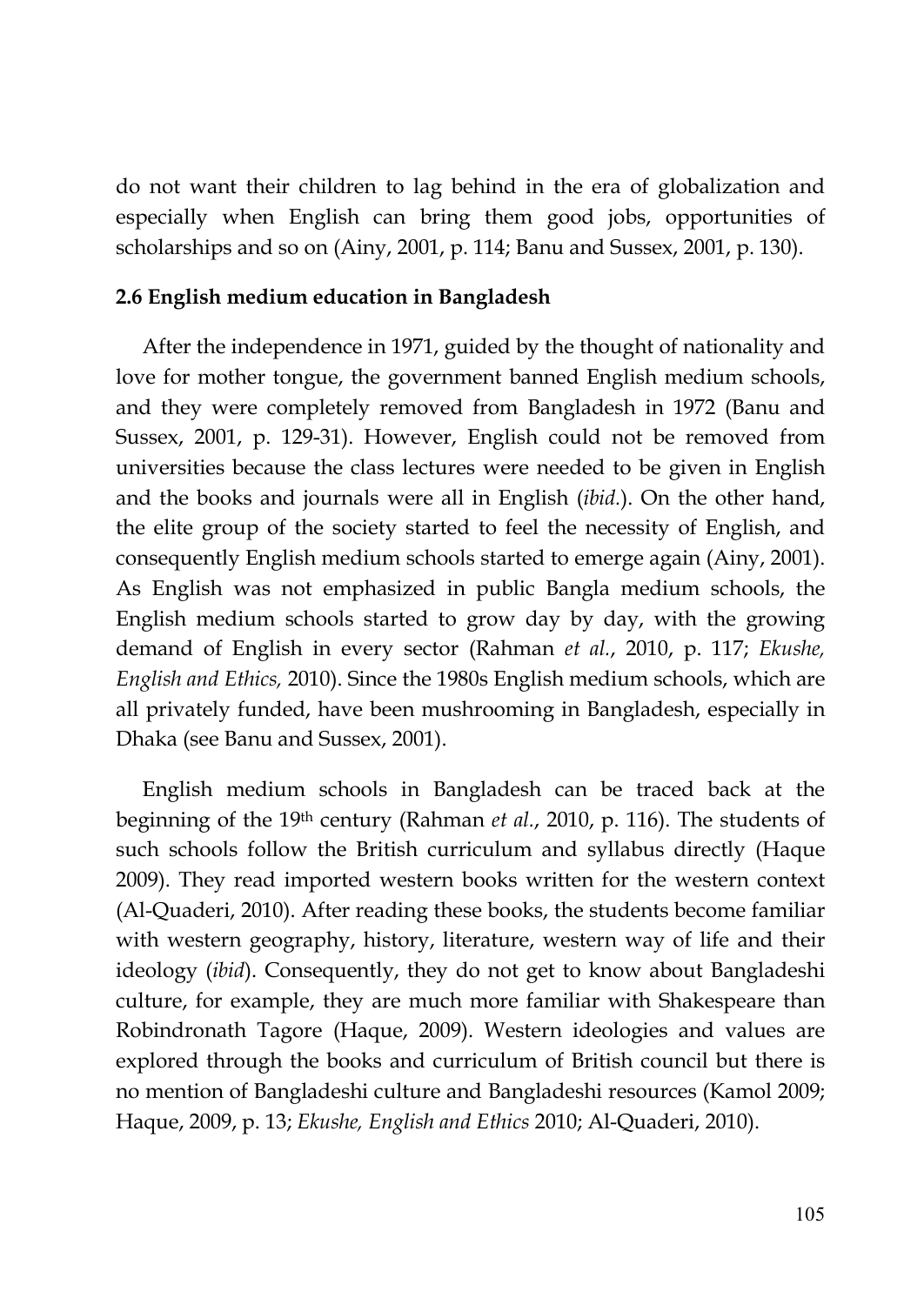## **3.1 Methodology**

The research follows a descriptive and qualitative paradigm. According to Kamol (2009), there are approximately 500 English medium schools in Bangladesh. The number might be larger than this in reality. However, among the 162 registered English medium schools under the British Council situated in Dhaka, there are 18 such schools in Uttara, Dhaka. From these 18 schools, ten were selected for data collection. Data was collected from both the students and the teachers through questionnaire and interviews respectively. 400 students of class V and VI were chosen for the questionnaire survey, and 20 teachers were interviewed for the study.

## **3.2 Theoretical Framework**

The research was carried out focusing on Phillipson's (1992) theory of linguistic and cultural imperialism. Phillipson (1992), who believes culture is a country's intellect, art, science, education, invention, history, national personality, past history and present way of life, says that linguistic imperialism is the basic component of cultural imperialism. Likewise, Canagarajah (1999) believes that there is a deep relationship between language and culture, while Modiano (2001) believes that foreign language learning is related to cultural violation and/or invasion. Based on these three assumptions, the study sought to explore whether the national and official language, *Bangla*, is neglected in English medium schools, due to the overwhelming influence of the foreign language, English. If so, it may be perceived that the Bangladeshi culture is also neglected, in English medium schools. Phillipson's (1992) theory of linguistic and cultural imperialism is applied for peripheral country like Bangladesh, which is, based on Kachru's (1986) concentric circles.

## **3.3 Setting and Sampling**

The setting was very important in this research. The survey was conducted in classroom setting to collect data from the students instantly so that the information or answer is only from them rather than from their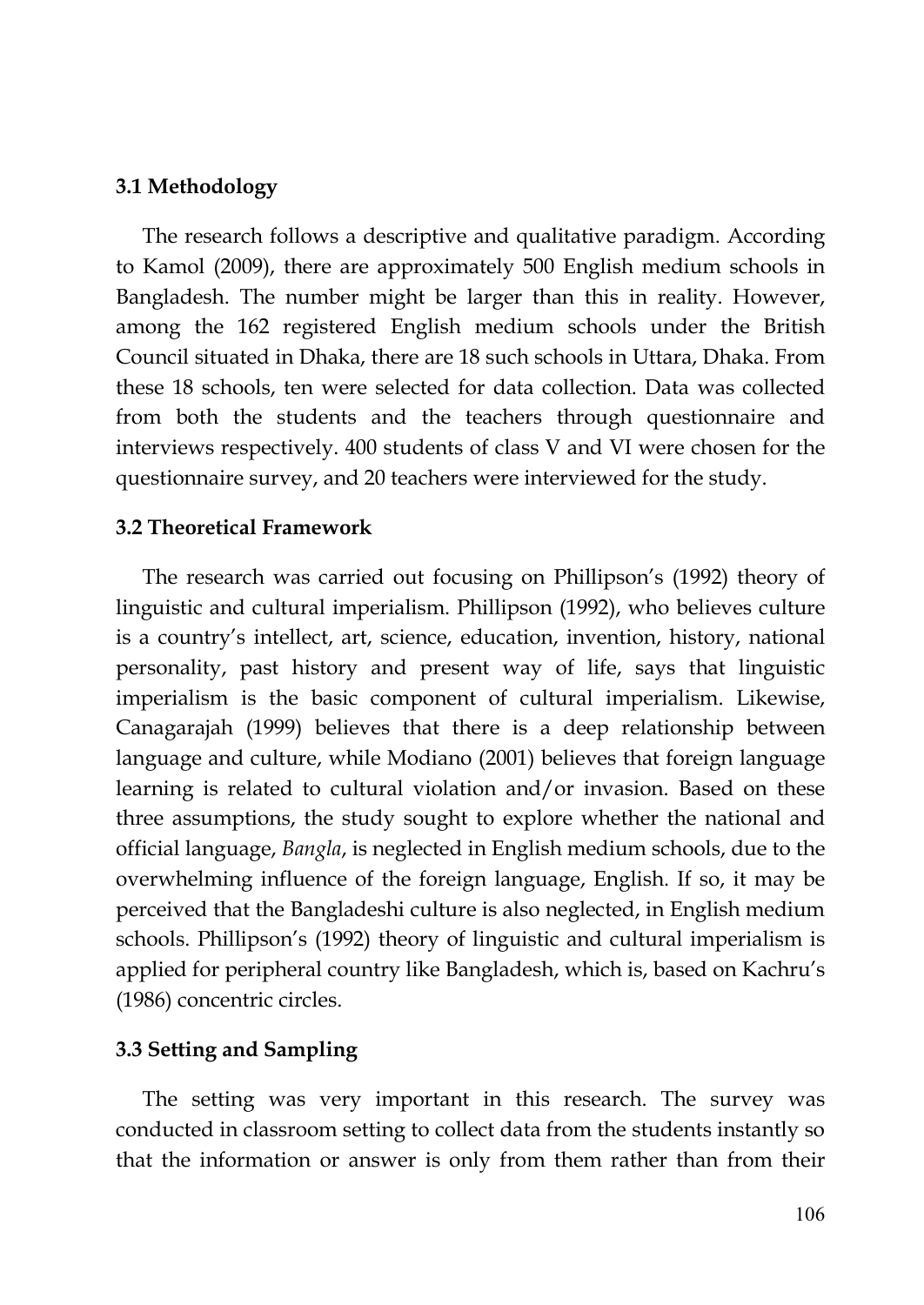parents or anybody else. Teachers' interviews were taken either at school or outside. Some interviews were recorded based on the permission of the interviewees.

All of the 18 English medium schools from Uttara were considered, but some of the schools did not cooperate. So at last, data was collected from 10 schools. Data was collected from the students of class V and VI because it at this age, the students seem to be very much vulnerable to any type of influence. It is the preliminary stage of their personality. The English teachers of class V and VI were selected for interview. In this study, only one teacher was selected from each class, so one from class V and another from class VI were interviewed. In total, five hundred questionnaires were given and four hundred were selected and analyzed because some questionnaires were incomplete. The students were given instruction both in Bangla and English. The teachers' interviews were taken in English. Twenty teachers from ten schools were interviewed. Data was collected from different schools in Dhaka from December 2010 to February 2011.

#### **4.1 Findings and Discussion**

More and more people in Bangladesh seem to be interested in English medium education, because good knowledge of English provides many windows of opportunities. Numerous people tend to view western culture synonymously with modern culture (see Al-Quaderi, 2010). Therefore, when they learn English, they seem to welcome the culture as well. It seems that the students of English Medium Schools could be victims of cultural imperialism (*ibid.*). This paper sought to find out whether cultural imperialism is occurring in English medium schools. If so, what factors are propagating such a phenomenon? The findings are discussed below.

#### **4.2 Findings in terms of Questionnaire Survey**

There were seventeen questions in the students' questionnaire of which four were open ended and thirteen were close ended. In response to the question number one (Table 1) out of 400 students, 380 (that is, 95%)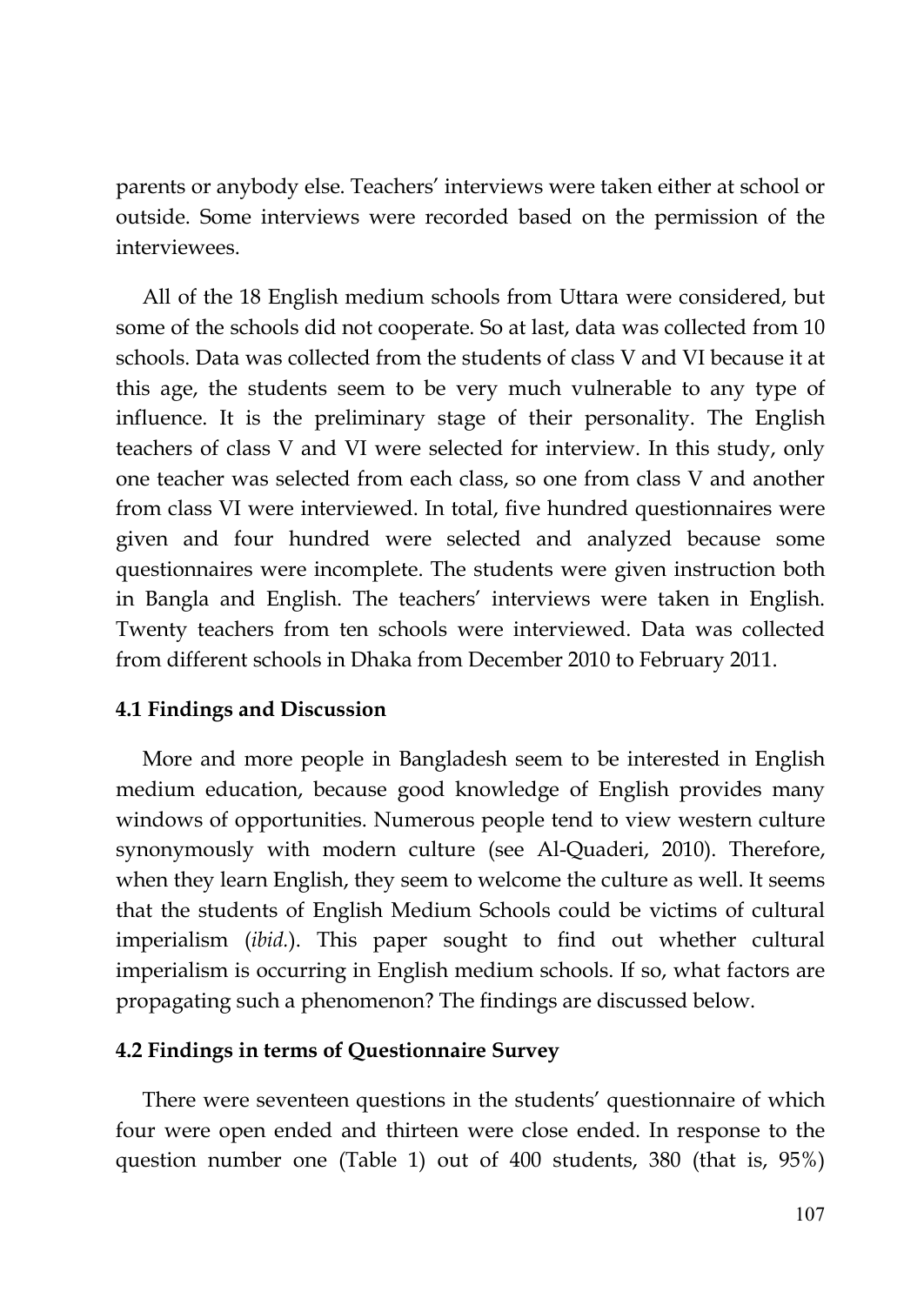students answered 'English' (Table 1). They said they study in English medium schools, so they should always practice in English for being better speaker and added that Bangla is prohibited in the school premises. The remaining 5% said, they use both English and Bangla. They use Bangla when they have difficulty in expressing something in English.

For the second question, out of 400 students, 340 (85%) students said that their teachers told them to speak in English outside the classroom (Table 1). 60 students or 15% said that their teachers do not suggest them to use any specific language outside the classroom.

In response to the question three, 312 (78%) of 400 (Table 1) students said their parents want them to use English at home. Here it is mentionable that, during Parents' Day or other occasions whenever the teachers get to meet the parents, they suggest the parents to tell their children to use English at home. Sixty-four (16%) students said that their parents do not suggest what language they should use at home. The remaining 24 (6%) students said that their parents want them to use Bangla at home. The reason for this might be the parents do not want to get their children detached from Bangla language or they (parents) are not good in English, that is, they have difficulty in interacting in English with their children.

In replying to question four, most of the students (76%) wrote the names of only English poems, while 24% wrote the names of both Bangla and English poems. Not even a single student wrote names of only Bangla poems (Table-1).

Similarly, when they were asked about their favourite story in question five, most of the students (84.25%) wrote the names of English stories. Very few of them (11%) (Table 1) wrote the names of both Bangla and English stories. However, unlike the previous question, 19 students (4.75%) wrote the names of only Bangla stories. These students might have come from Bangla medium background. It was revealed that most of the students read English stories, may be because they cannot read Bangla properly or they are not exposed to Bangla that much.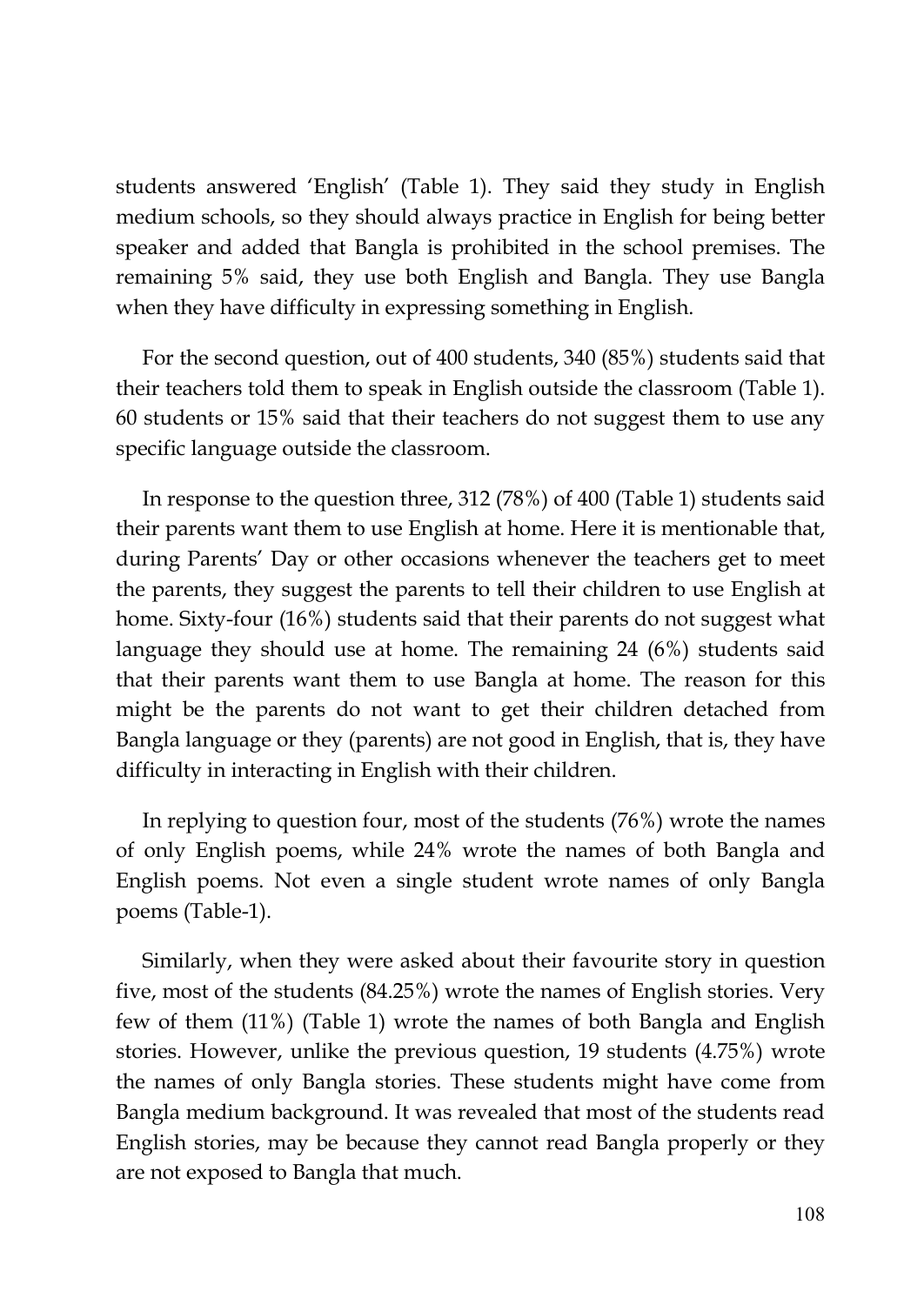Students were asked to write the names of some of their favourite TV programs in question six. In response, 68.25% (273 in number) students wrote programmes from the English channels like *Ten Sports*, *HBO*, *CNN*, *Star Movies*, *Star Sports* and so on (Table-1). In the movie channels, predominantly western (American and British) movies are shown. Other (26%) students wrote that they watch western, Indian and Bangladeshi programmes and only a few (5.75%) students wrote they watch only Bangladeshi programmes.

In terms of dress or cloths, majority of the students wrote they like western dress. Whether they are boys or girls, when the question of choice comes, they like western dress. It is reflected through their answers in the question seven that most of the students ( 81.25%) placed only western dress in their choice list while (17.5%) placed both Bangladeshi and western dress (Table-1). Very few of them (1.25%) wrote they like only *sharee*, *panjabi*, *salwar-kamiz*, and so on.

When the students were asked to list their favourite food in the question eight, most of them wrote the names of fast food like pizza, chicken fry, burger, and so forth, but they hardly mentioned any Bangladeshi food, for instance, *pitha*. From 400 students, 344 students (86%) wrote solely western foods (Table-1) and remaining 56 students (14%) placed Bangladeshi food with some western foods in their choice list.

| Table 1: Summary of the Questionnaire Survey |  |  |  |
|----------------------------------------------|--|--|--|
|----------------------------------------------|--|--|--|

| Questions                                             | NR <sup>1</sup> | Percentage | Response | <b>Reason</b>                                                                                 |
|-------------------------------------------------------|-----------------|------------|----------|-----------------------------------------------------------------------------------------------|
| 1. Which<br>language do<br>you speak in<br>the class? | 380             | 95%        | English  | They are in English<br>medium school and<br>Bangla is<br>prohibited in the<br>school premises |

 $<sup>1</sup>$  NR= Number of Respondents/Teachers</sup>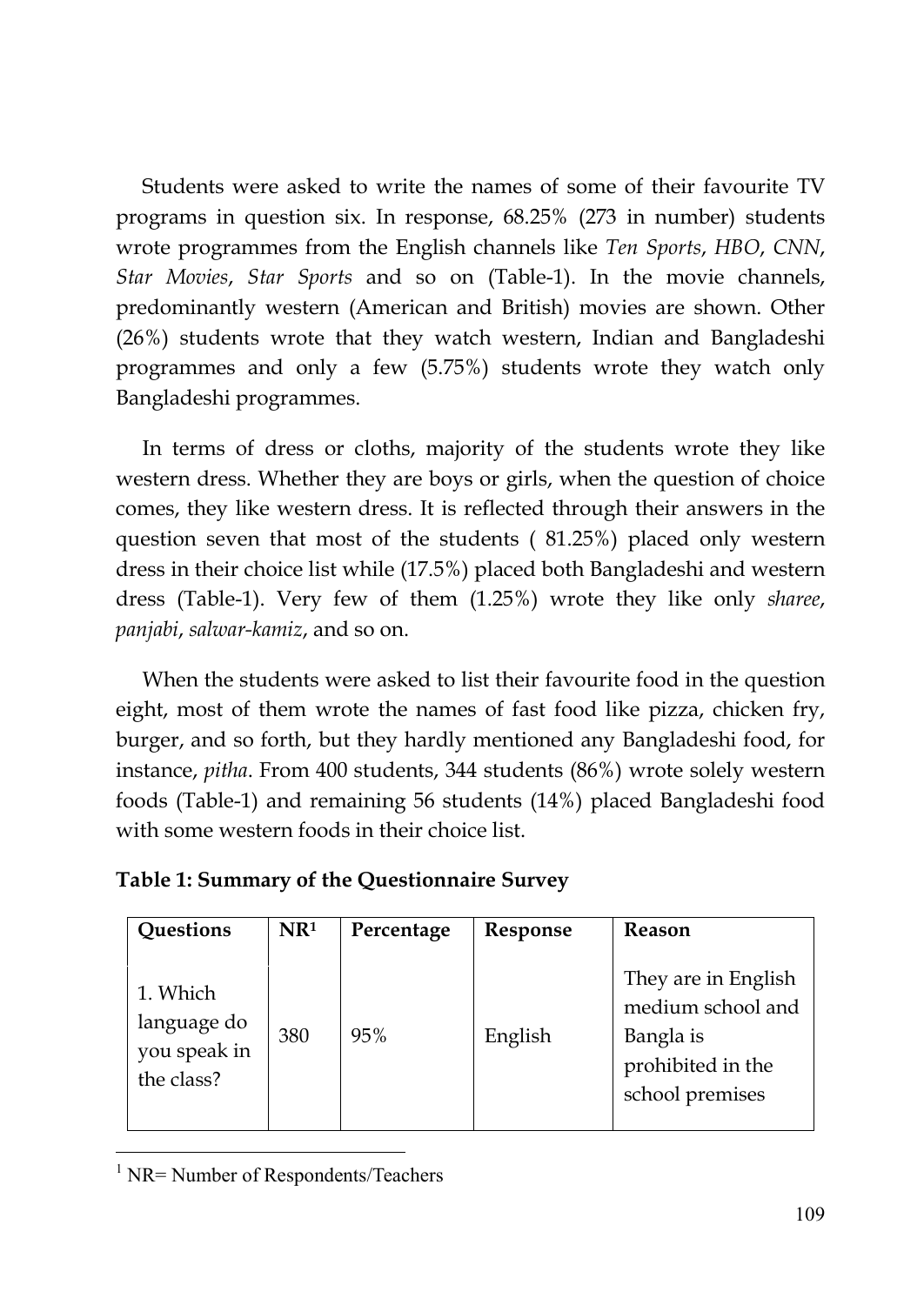|                                                                                                                                                                      | 20  | 5%  | <b>Both English</b><br>and Bangla                                        | Sometimes they<br>have difficulties in<br>expressing in<br>English |
|----------------------------------------------------------------------------------------------------------------------------------------------------------------------|-----|-----|--------------------------------------------------------------------------|--------------------------------------------------------------------|
| 2. Which<br>language do<br>your                                                                                                                                      | 340 | 85% | English<br>language                                                      |                                                                    |
| teachers<br>suggest you<br>to use<br>outside the<br>classroom?                                                                                                       | 60  | 15% | Do not<br>suggest any<br>specific<br>language                            |                                                                    |
| 3. Which<br>language do                                                                                                                                              | 312 | 78% | English<br>language                                                      | a) Parents'<br>motivation by the                                   |
| your parents<br>want you to<br>use at home?<br>4. Do you<br>read poems?<br>Would you<br>name some<br>of your<br>favorite<br>poems?<br>Bangla<br>English or<br>others | 64  | 16% | Do not<br>suggest any<br>language                                        | teachers<br>b) Parents'<br>fascination towards                     |
|                                                                                                                                                                      | 24  | 6%  | Bangla<br>language                                                       | English                                                            |
|                                                                                                                                                                      | 304 | 76% | They (the<br>students)<br>wrote the<br>names of<br>only English<br>poems |                                                                    |
|                                                                                                                                                                      | 96  | 24% | They wrote<br>the names of<br>both Bangla<br>and English<br>poems.       |                                                                    |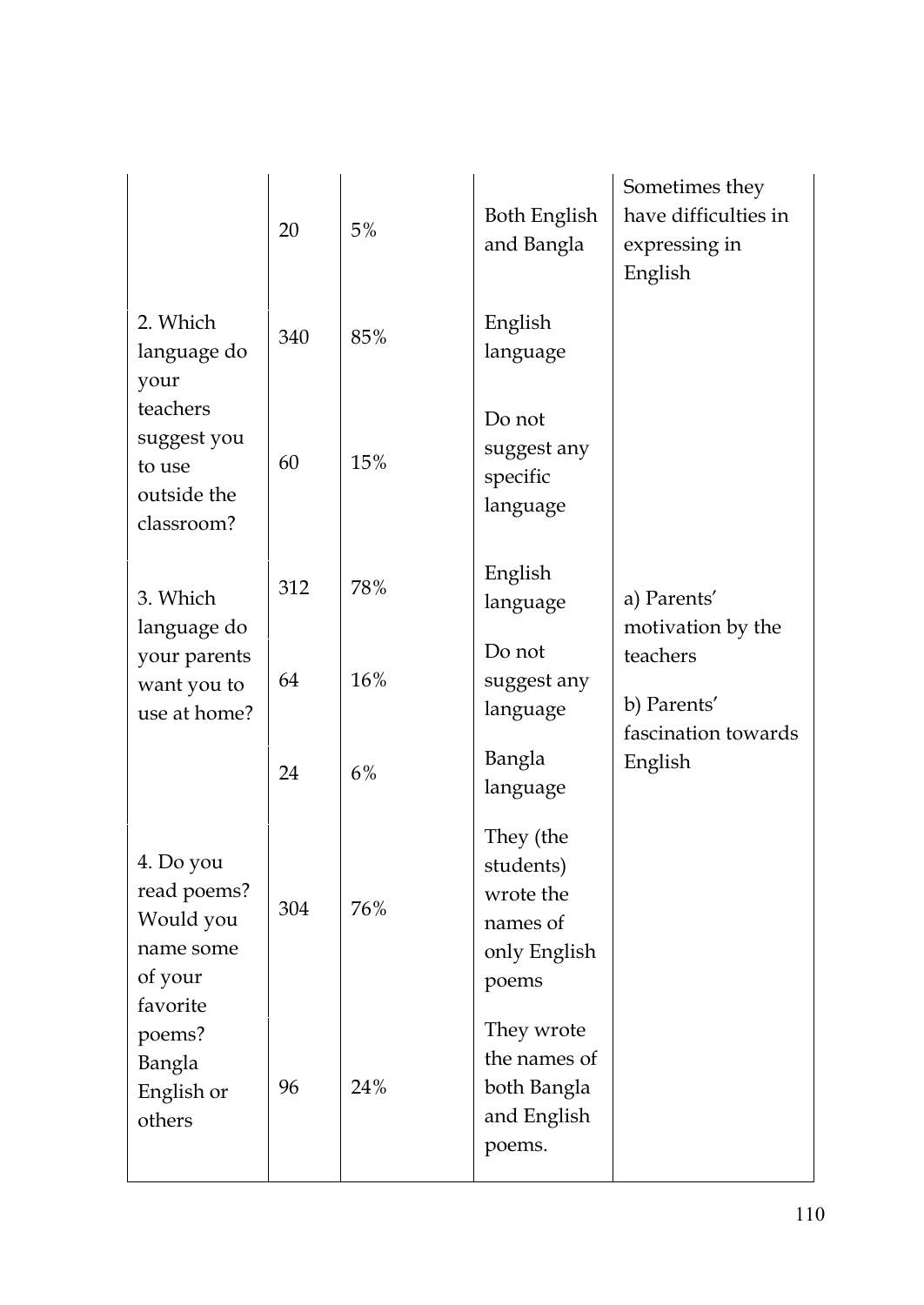| 5. Do you<br>read stories?<br>Please write<br>the names of<br>some of your   | 337 | 84.25% | Wrote the<br>names of<br>only English<br>stories                                                         |
|------------------------------------------------------------------------------|-----|--------|----------------------------------------------------------------------------------------------------------|
| favorite<br>stories.<br>Bangla,                                              | 44  | 11%    | Both Bangla<br>and English<br>stories                                                                    |
| English,<br>Others.                                                          | 19  | 4.75%  | Only Bangla<br>stories                                                                                   |
| 6. Which TV<br>programs do<br>you enjoy<br>mostly?<br>Please write<br>below: | 273 | 68.25% | English<br>channels like<br>Ten Sports,<br>HBO, CNN,<br><b>BBC</b> , Star<br>movies, Star<br>sports etc. |
|                                                                              | 104 | 26%    | Western,<br>Indian and<br>Bangladeshi<br>programs                                                        |
|                                                                              | 23  | 5.75%  | Bangladeshi<br>programs                                                                                  |
| 7. Which<br>dress or                                                         | 325 | 81.25% | Like western<br>dress                                                                                    |
| clothes do<br>you like to<br>wear?                                           | 70  | 17.5%  | Both<br>Bangladeshi<br>and Western<br>dress                                                              |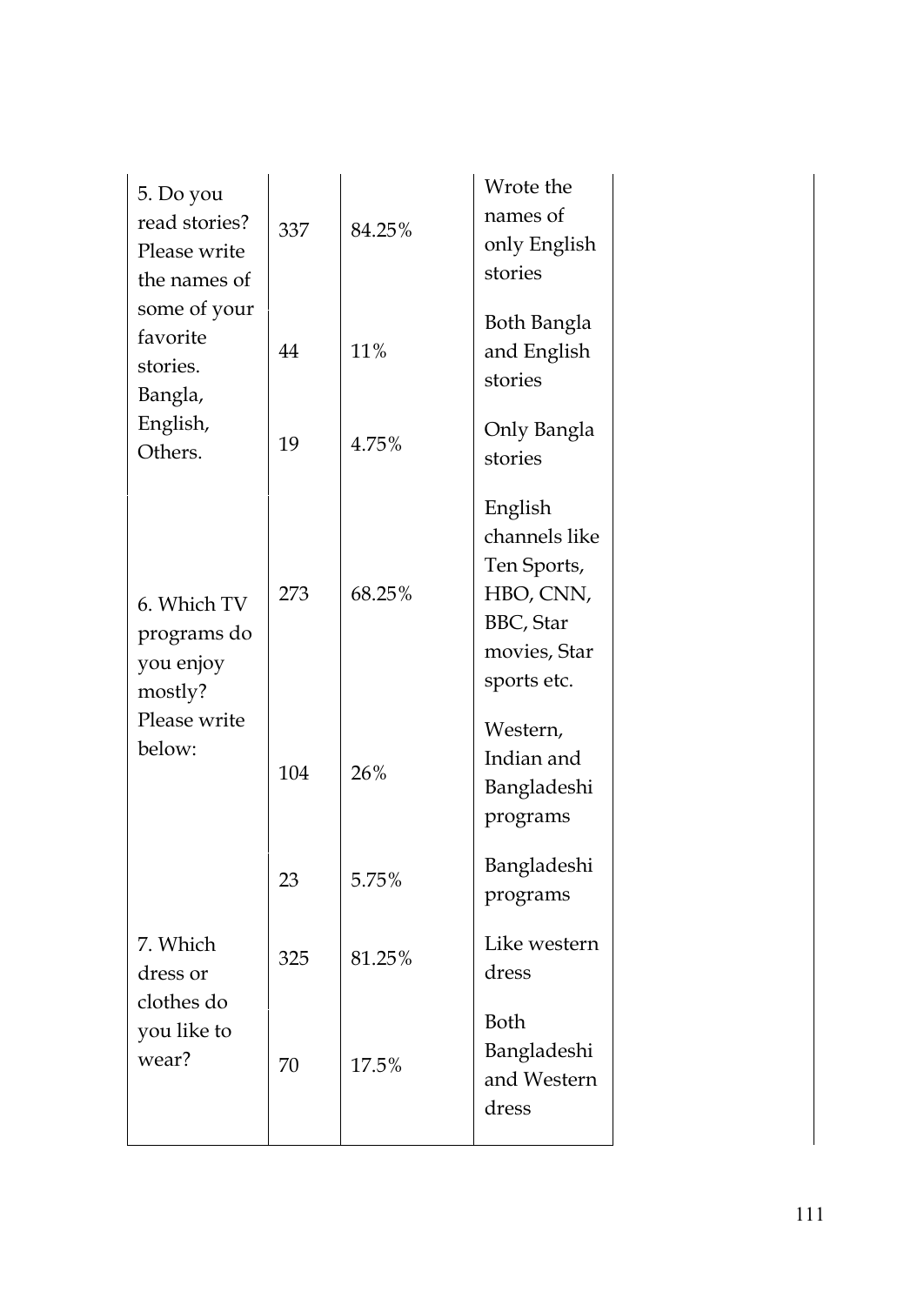|                                                                           | 5   | 1.25%  | Like only<br>Bangladeshi<br>dress and<br>cloths                              |  |
|---------------------------------------------------------------------------|-----|--------|------------------------------------------------------------------------------|--|
| 8. What is<br>your favorite<br>food?                                      | 344 | 86%    | Listed<br>western food<br>like pizza,<br>burger,<br>chicken fry<br>and so on |  |
|                                                                           | 56  | 14%    | Both<br>Bangladeshi<br>and western<br>food                                   |  |
| 9. Do you<br>like Pitha?<br>Please<br>mention<br>some of your<br>favorite | 98  | 24.5%  | Could write<br>the names of<br>some<br>Bangladeshi<br>pithas<br>properly     |  |
| pithas.                                                                   | 302 | 75.5%  | Kept the<br>answer<br>space blank                                            |  |
| 10. When<br>you go out,                                                   | 295 | 73.75% | Like western<br>fast food or<br>foreign food                                 |  |
| which food<br>do you<br>prefer?                                           | 68  | 17%    | Bangladeshi<br>food                                                          |  |
|                                                                           | 37  | 9.25%  | Put the<br>answer                                                            |  |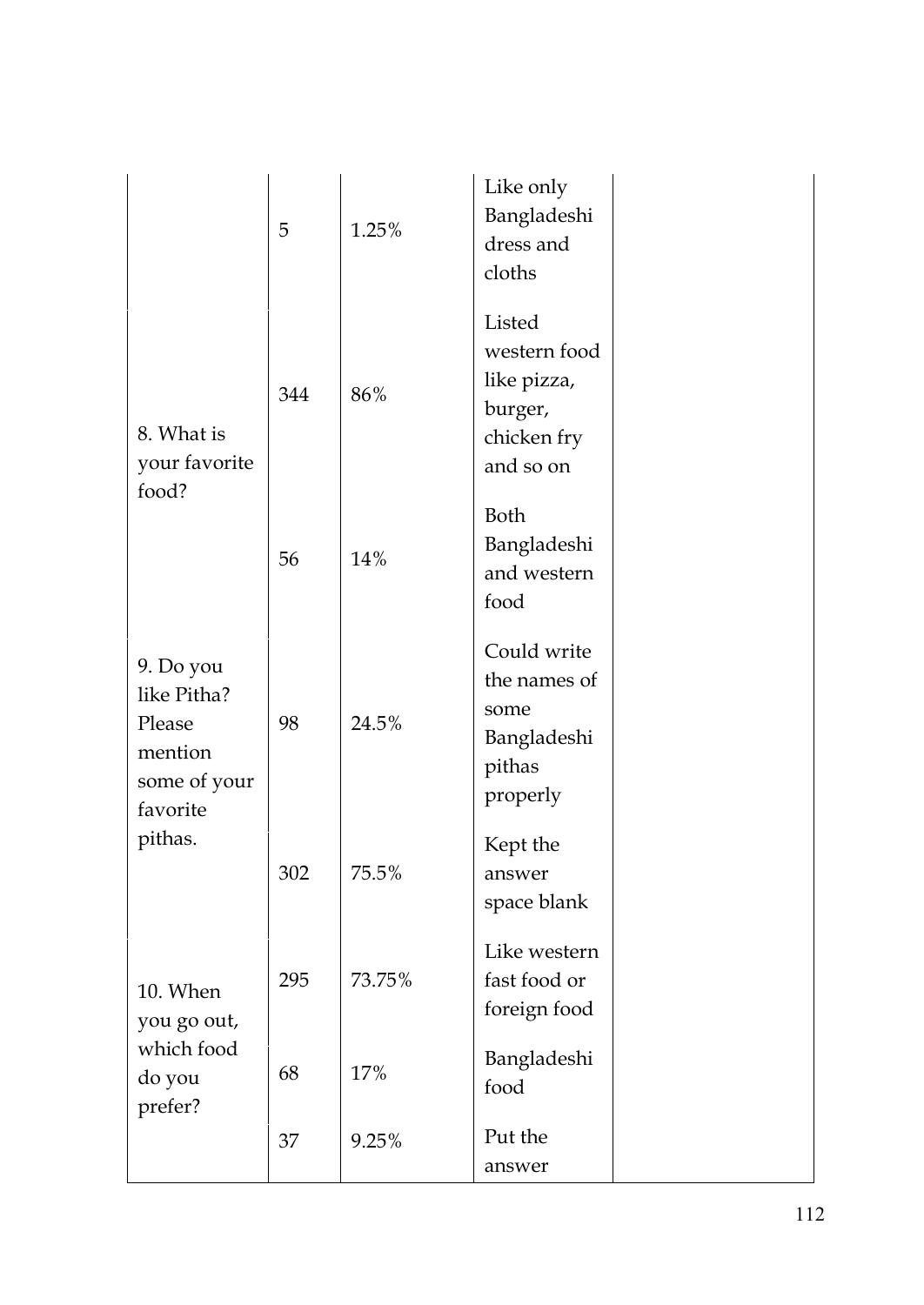|                                                                            |           |              | space blank                                                               |                                                                                            |
|----------------------------------------------------------------------------|-----------|--------------|---------------------------------------------------------------------------|--------------------------------------------------------------------------------------------|
| 11. Do you<br>use greeting<br>cards? If yes,<br>which cards<br>do you use? | 310<br>76 | 77.5%<br>19% | Use English<br>greeting<br>cards<br>Both Bangla<br>and English<br>cards   | Bangla cards are<br>not that much<br>available<br>They feel<br>comfortable with<br>English |
| 12. Which<br>language do<br>you use to<br>write in<br>cards?               | 14        | 3.5%         | Want to buy<br>Bangla cards<br>but not<br>available                       |                                                                                            |
| 13. a) Which                                                               | 313       | 78.25%       | English                                                                   |                                                                                            |
| subject(s) in<br>your class do<br>you find<br>easy?                        | 87        | 21.75%       | Science,<br>Maths,<br>Geography,<br>Religions<br>studies                  |                                                                                            |
| 13.b) Which                                                                | 320       | 80%          | Bangla                                                                    |                                                                                            |
| subjects are<br>difficult?                                                 | 80        | 20%          | Maths,<br>History,<br>Geography                                           |                                                                                            |
| 14. a) Which<br>days do you<br>celebrate<br>greatly?<br>Please tick 7      | 310       | 77.5%        | Chose more<br>western<br>terms and<br>phrases than<br>Bangladeshi<br>ones |                                                                                            |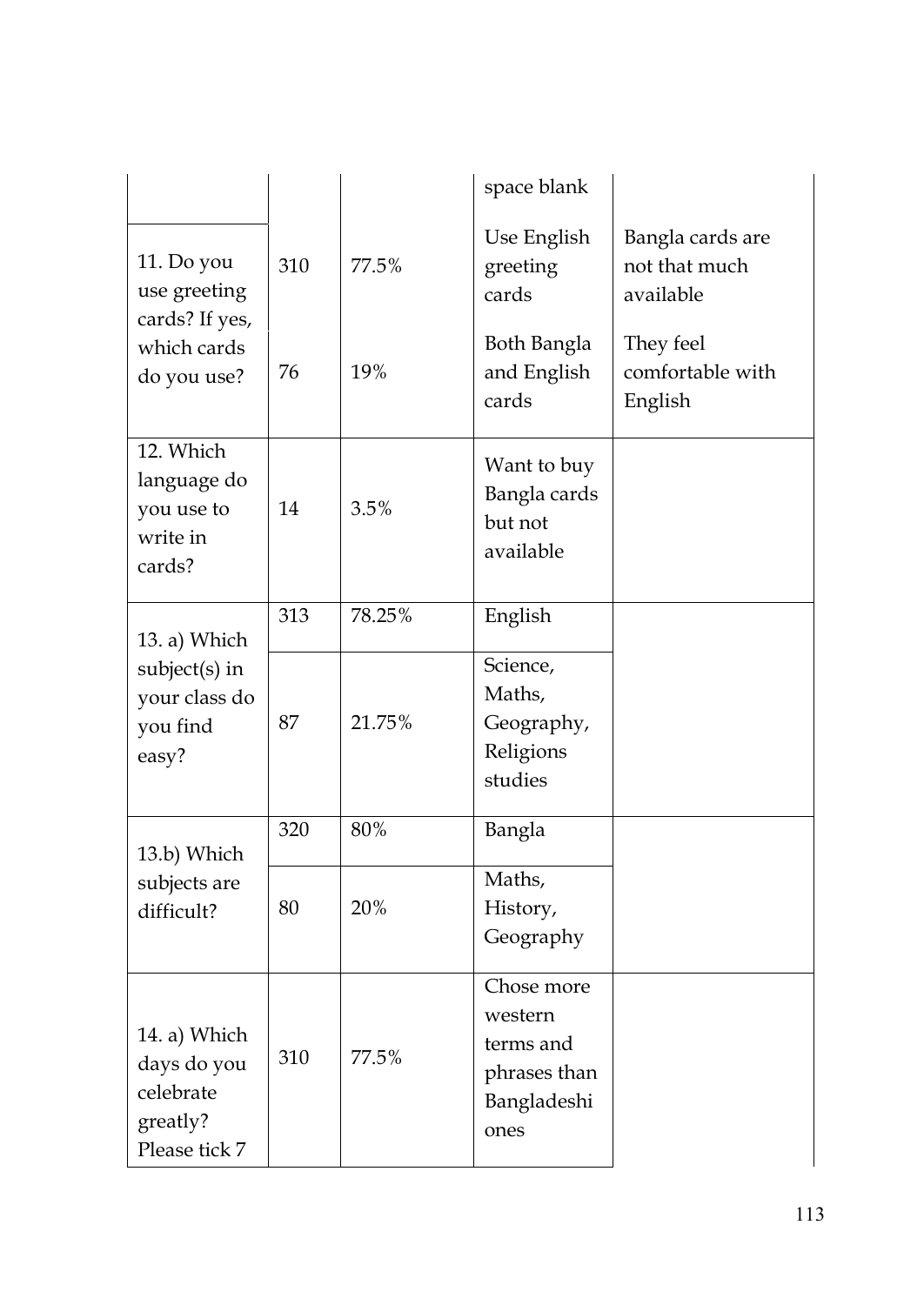| days you             |     |       | Tick more    |  |
|----------------------|-----|-------|--------------|--|
| celebrate the        |     |       | Bangladeshi  |  |
| most.                | 90  | 22.5% | terms and    |  |
|                      |     |       | phrases than |  |
|                      |     |       | western ones |  |
|                      |     |       |              |  |
|                      |     |       | Enjoyed two  |  |
|                      | 280 | 70%   | Eids the     |  |
| 14. b). Which        |     |       | most         |  |
| two days do          |     |       | Gave mixed   |  |
| you celebrate        |     |       | terms like   |  |
| the most or          |     |       | valentine's  |  |
| enjoy?               | 120 | 30%   | day,         |  |
|                      |     |       | Friendship   |  |
|                      |     |       | day, Pohela  |  |
|                      |     |       | Boishak etc. |  |
|                      |     |       |              |  |
|                      |     |       | Hindi and    |  |
| 15. Do you           | 336 | 84%   | English      |  |
| enjoy music?         |     |       | music        |  |
| Which                |     |       | Bangla,      |  |
| music?               | 64  | 16%   | English and  |  |
|                      |     |       | Hindi music  |  |
|                      |     |       |              |  |
| 16. How do           | 340 | 85%   | 'Hi' or      |  |
| you greet            |     |       | 'Hello'      |  |
| your<br>teachers and |     |       |              |  |
| seniors when         |     |       | As-Salamu-   |  |
| you meet             | 60  | 15%   | Alaikum      |  |
| them?                |     |       |              |  |
|                      |     |       |              |  |
| 17. Which            | 349 | 87.25 | Western      |  |
| words and            |     |       | terms        |  |
|                      |     |       |              |  |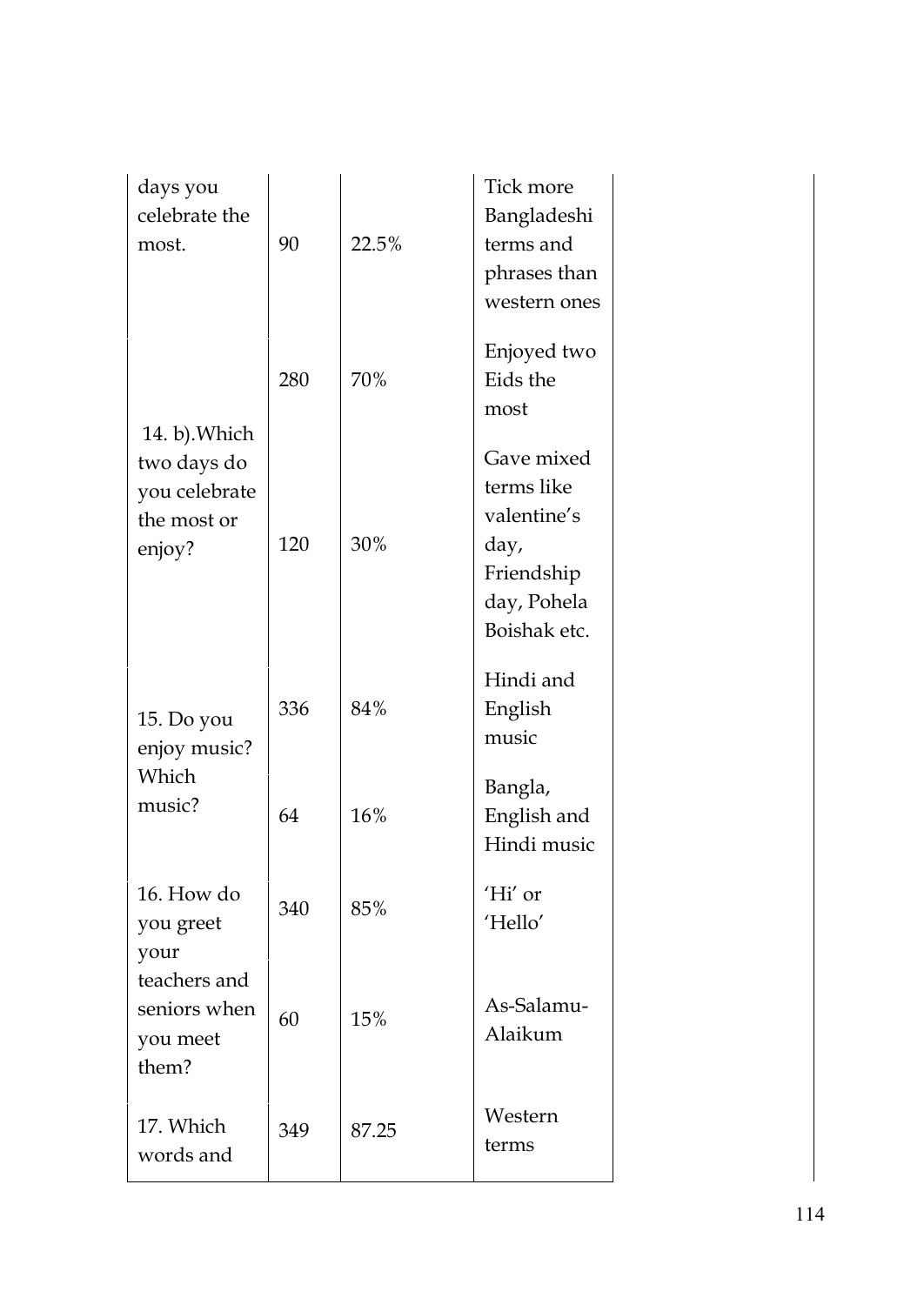| names are   |             | Both        |  |
|-------------|-------------|-------------|--|
| familiar to |             | Bangladeshi |  |
| you?        | 12.75<br>51 | and western |  |
|             |             | terms       |  |
|             |             |             |  |

In response to question nine, only few students (24.5%) could write the names of some Bangladeshi *pitha* like *patishapta*, *chitue*, *vapa pitha*, *pakon pitha* properly, whereas most of the students (75.5%) did not write anything (Table 1). This may suggest a very poor knowledge of *pitha* and its relation to Bangladeshi culture. Here, the fact could be that, Bangladeshi *pithas* are not advertised properly in our society, while western food are advertised very attractively in shops, TV programmes and billboards.

In question 10, the students were asked about the food they prefer when they go out. In response, 73.75% of the students wrote only the names of different types of western fast food or foreign food, while 17% percent mentioned the names of Bangladeshi food. The remaining 9.25% students did not write anything.

In case of greeting cards, which deals with question number 11 and 12, most of the students (77.5%) said, they like English cards because the cards look attractive and they are more available than the cards written in Bangla (Table 1). When they were asked, why they use English language in cards, they said they feel comfortable writing in English. Some of the students (19%) said they use both Bangla and English cards. Very few (3.5%) students said that they want to buy Bangla cards, but they (i.e. Bangla cards) are not always available.

In response to question 13(a), when the students were asked about the subject they find easy, 313 (78.25%) of them mentioned that they found English to be the easiest subject followed by science, maths, geography, religious studies (Table 1). Response to question 13(b) suggests that Bangla is the most difficult subject to the students of English medium schools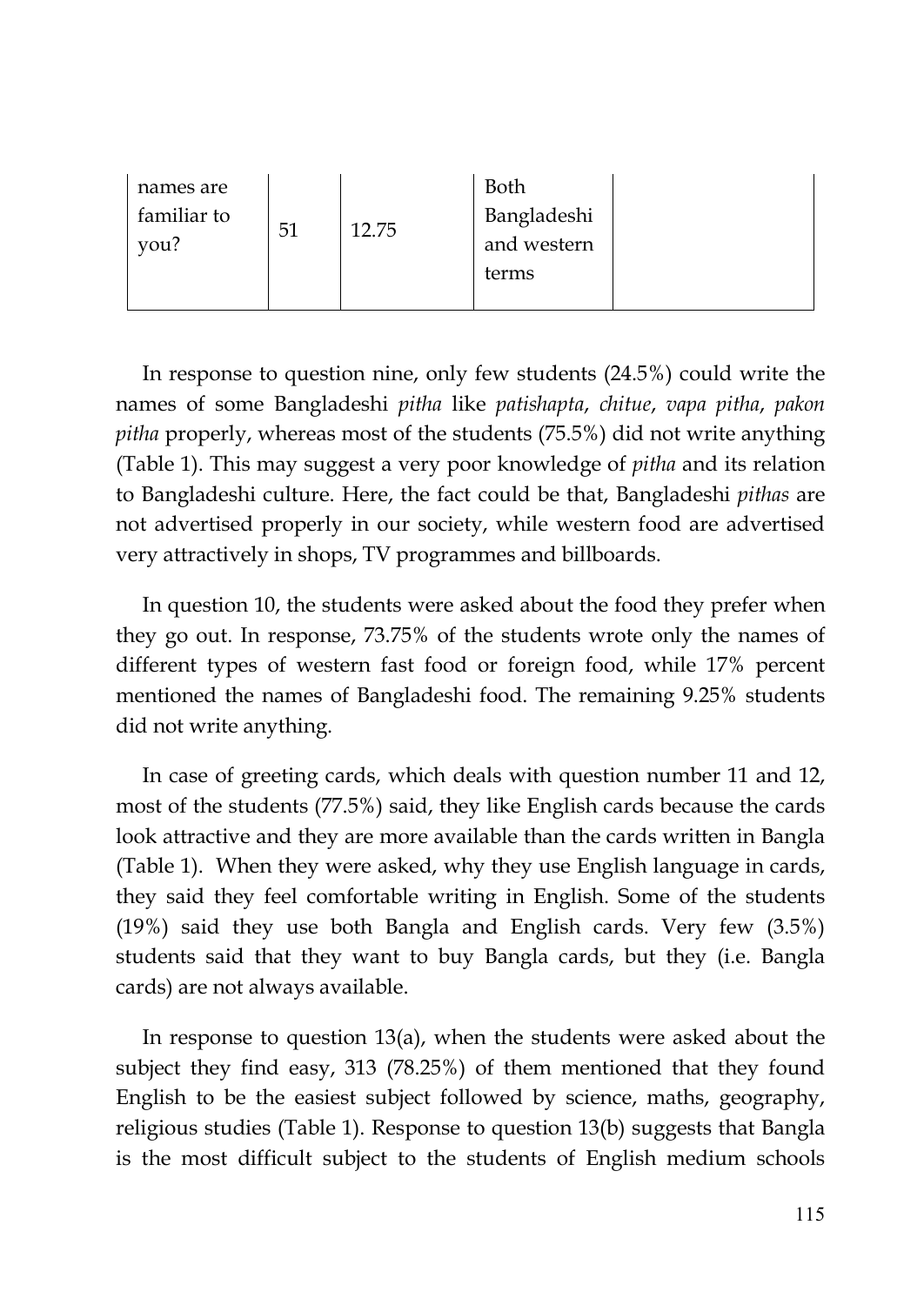because, based on the data, 80% students found it hard. This might be because they do not have much exposure to Bangla from their early childhood. Although the other students, that is, the remaining 80 students (20%), wrote the names of other subjects like math, history, geography respectively, none of them thinks English is hard.

Question number 14(a) reveals something that is obvious and at the same time is something which is bad for Bangladeshi culture. The students were given 14 terms and phrases, which were taken both from Bangladeshi school books and foreign books taught in English medium schools in our country. The students were told to choose seven terms, which they are familiar with. This question was set with the intention to know whether the students had a western orientation, despite being Bangladeshi citizens and residing in Bangladesh. Most of the students (77.5%) chose English terms and phrases over Bangladeshi ones (Table 1). Here, the reason why this is bad for Bangladeshi culture is that though most of these students of English medium schools have never been abroad, still they are more familiar with foreign terms than local ones. For example, they know about Easter Sunday and Halloween, but do not know *Eid-e-Miladun Nobi*. Most of the students know April fool but do not even know about *Halkhata*. They celebrate Friendship day, Teacher's Day, Father's Day, Mother's Day, Valentine's Day, and so on, leaving out *Nobanno*, a traditional cultural occasion in Bangladesh. But here it is mentionable that there are some exceptions. The remaining 22.5% students chose more Bangladeshi terms than western expressions.

When the students were asked in question 14(b) about their most enjoyable occasions, based on question  $14(a)$ , they wrote about the two *Eids*—*Eid-Ul-Fitr* and *Eid-Ul-Azha*. Here 70% of the students (Table 1) said that even though they immensely enjoy the two *Eids*, they also enjoy Christmas. The reason why they like Christmas might be that it is presented to them in a very appealing and attractive manner in the English medium schools. They read about it in books, it is presented through music, movies, advertisements, and so on. Regarding how the students celebrated the two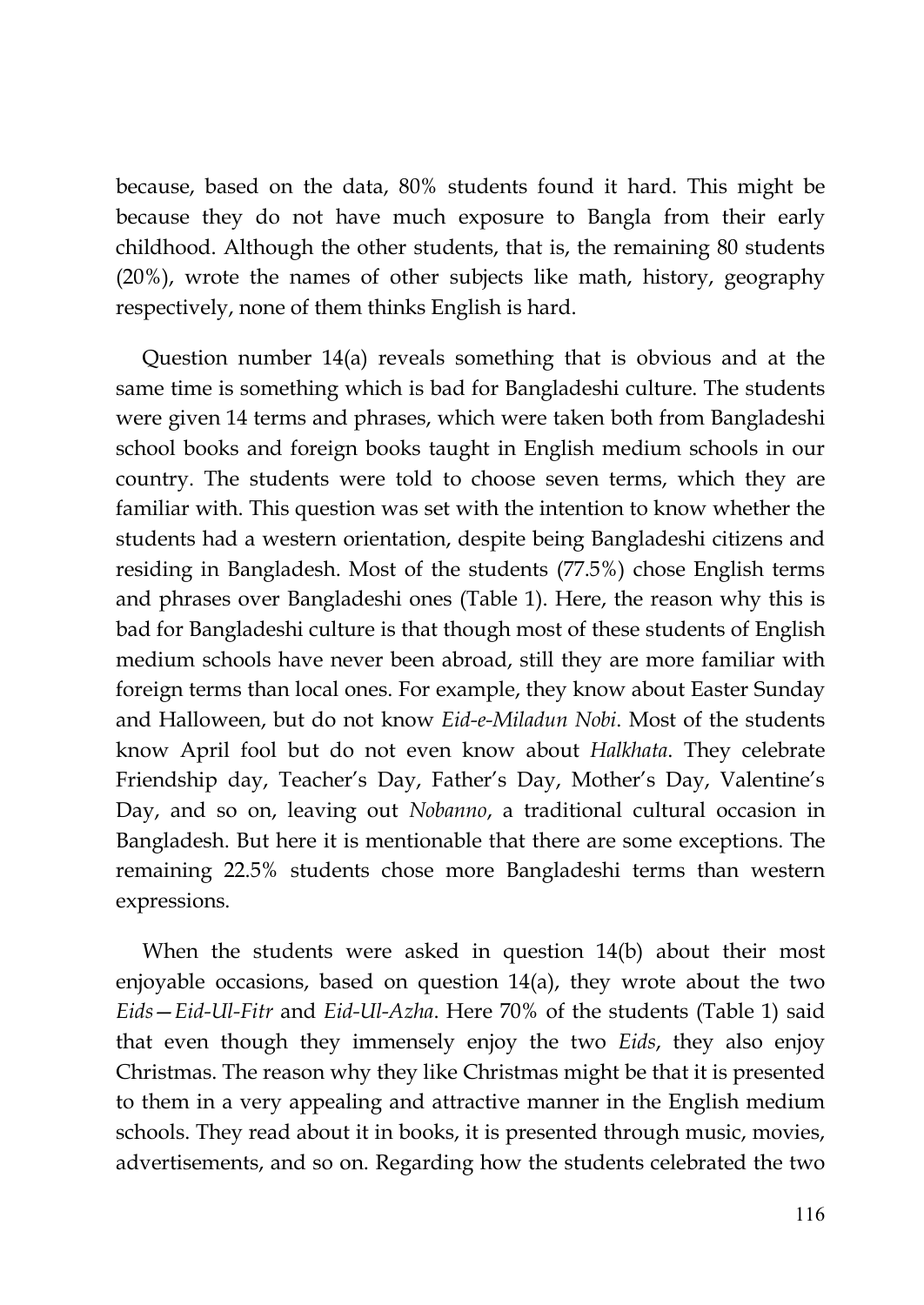*Eids*, it was revealed that they pass the days just like other festivals, wearing nice clothes, meeting friends, enjoying the food and the chat sessions. It was also revealed that they do not know the significances or meanings of the two *Eids*.

In case of music, most of the students (84%) like to enjoy Hindi and English music rather than Bangla songs (Table-1). The remaining 16% of the students said they like Bangla, English and Hindi music. However, no one said that they liked Bangla songs the most.

In response to question 16, regarding how they greet their teachers and seniors, most of them (85%) said that 'hi' or 'hello'. Those who greet with a 'Salam' or 'Asalamwalikum' consisted of 15% of the students (Table 1). This suggests how westernized the students of English medium schools have become.

In the last question the students were told to choose the familiar terms and phrases. In this question, there were nineteen terms, of which, ten were taken from Bangladeshi context and nine taken from western context. It was found that 87.25% students were more familiar with the western terms, while the other 12.75% of the students chose both Bangladeshi and western terms and phrases. For instance, most of the students of English medium schools know about ice-skating, but they do not know about *Ha-do-do*—our national game. This is because they (the students) have read about iceskating but not about *Ha-do-do*. Similarly, most of them know King Arthur but only a few of them know Khudirum Bosh. Snowstorm is much more familiar to them than *Kalboishakhi*.

## **4.3 Discussion of the Teachers' interviews**

It has already been mentioned earlier that this is a qualitative research. The interviews of the teachers were analyzed based on thematic information, their mood and attitudes. Through these interviews, the notions of the teachers towards Bangladeshi and western culture was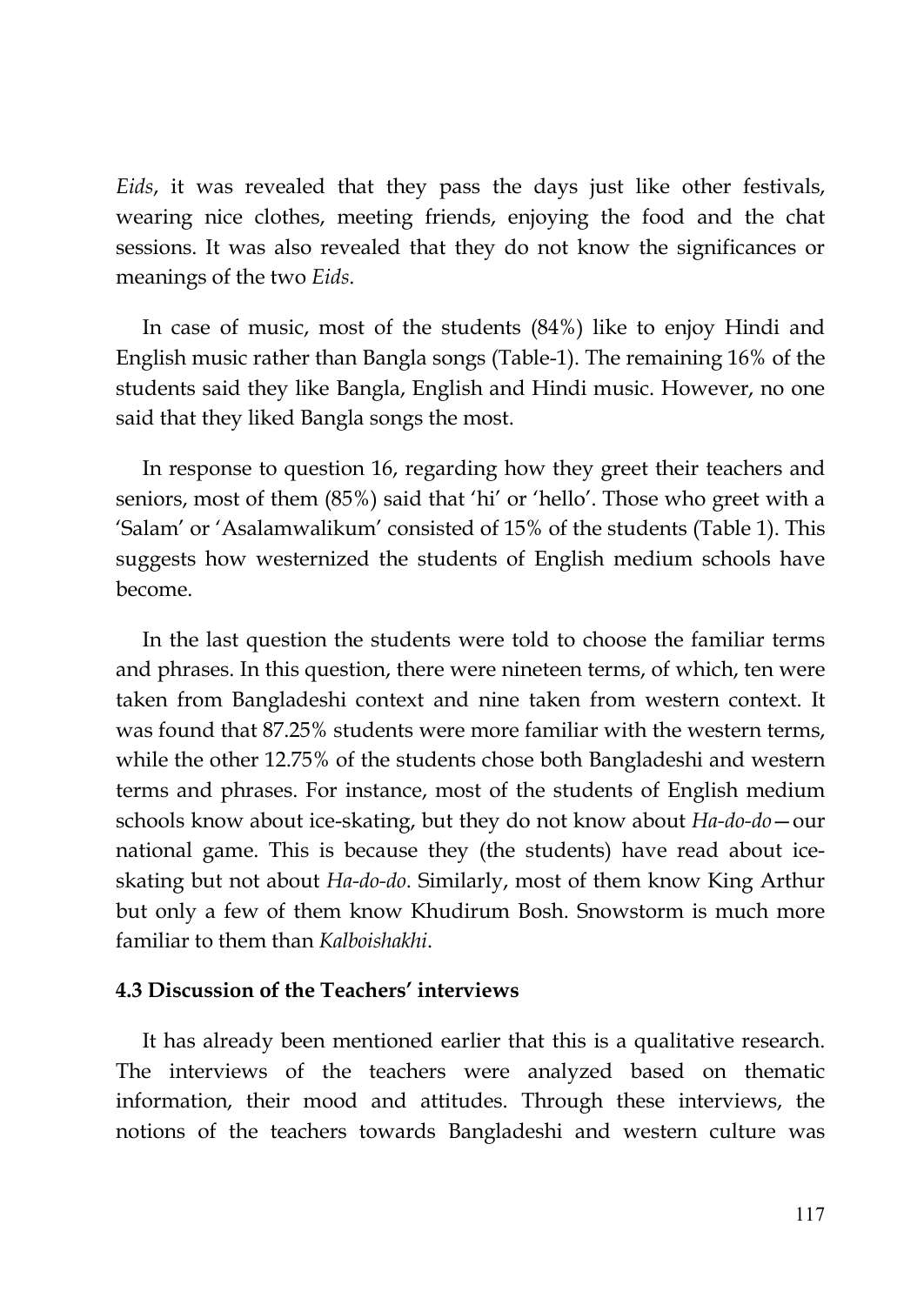compared. Among the 20 English teachers who were interviewed, 10 were from class V, while the other 10 were from class VI.

In response to the first question 80% of the teachers (Table 2) said, they strictly prohibit the use of *Bangla* in the classroom, and some of them said that they would even give punishment if English is not used in the classroom. They explained that in an English medium school, there should be an English atmosphere; only then, the students could become very fluent speakers of English. Few teachers (10%) said that they do not do anything regarding this issue, while a few (10%) more said that sometimes they let the students use *Bangla* in the classroom.

In response to question two, the teachers said that they celebrate different occasions in the school, but majority of the teachers (75%) said that students like *Pohela Boishak* the most (Table 2). They said that on this day the students and teachers wear colourful clothes (red and white). The remaining 25% of the teachers said that the students celebrate other occasions, either in school functions or by themselves, like 21st February, 31st December, Friendship Day, *Pohela Falgun*, Valentine's Day, April Fool, Christmas Day, 1st January, 16th December, *Eid-e Miladun Nobi*. Most of the teachers mentioned that even though 31st December is not officially celebrated in schools, students tend to celebrate this night among themselves. When the teachers were asked about  $16<sup>th</sup>$  December and  $21<sup>st</sup>$ February, 80% teachers said, these are holidays; so the students do not do anything in school. The teachers also said that they see the students enjoy a lot on Friendship Day and Valentine's Day.

With regard to the third question, when the teachers were asked about which TV programmes they think the students should watch, 85% teachers (Table 2) said English channels like Discovery, HBO, National Geography, Star Movies, BBC, CNN, and so on. In explaining why, they said that if the students watch these channels, they can learn better English and at the same time know about the whole world. 10% teachers said that the students should watch whatever they like, and only 5% teachers said the students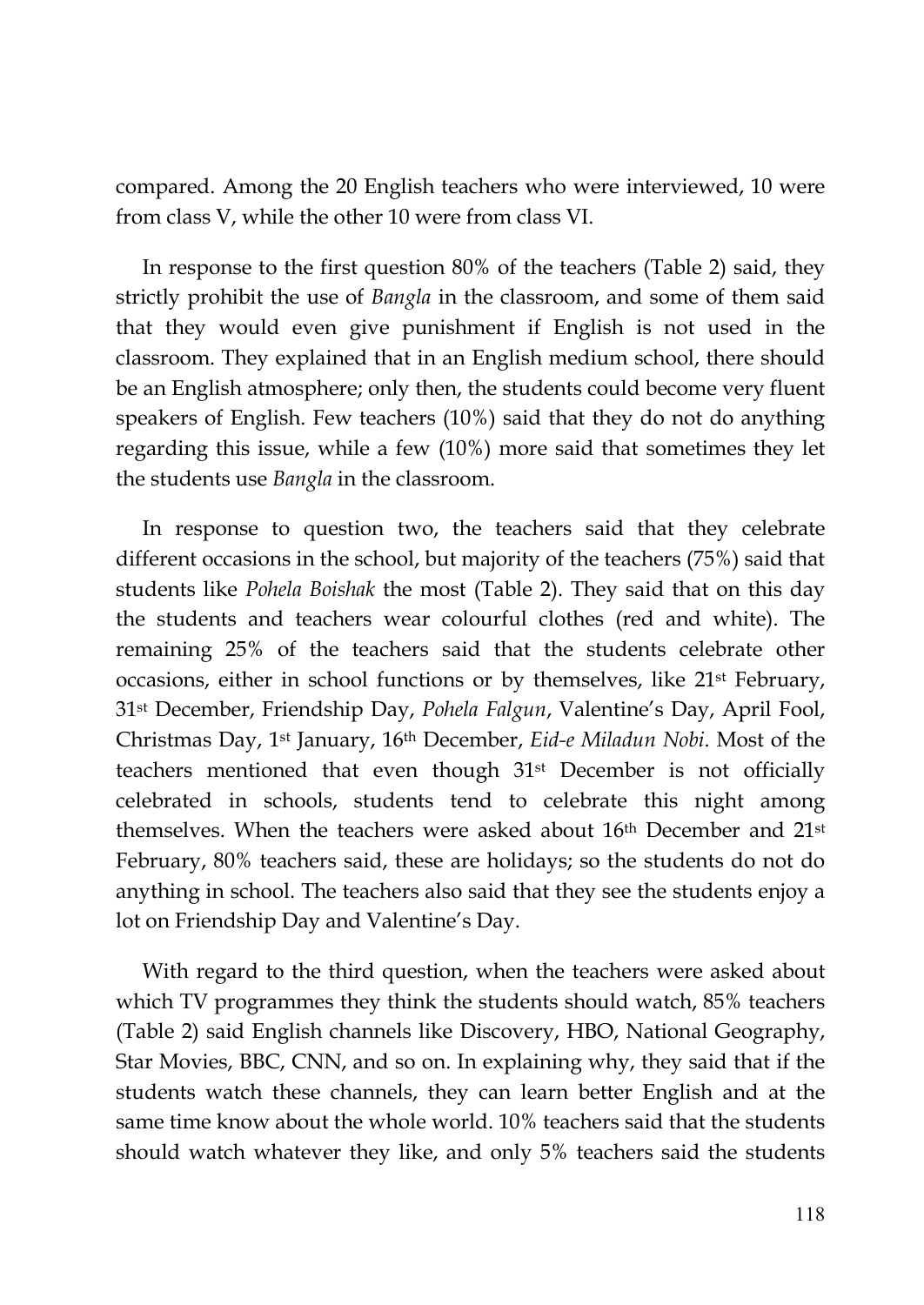should watch Bangla channels so that they get to know more about Bangladesh.

In answering the fourth question, 75% of the teachers said they do not correlate Bangladeshi cultural with western cultures while teaching (Table 2). Some teachers (15%) said that, they cannot go beyond the prescribed texts, because their school systems do not permit this, while some others said that it is time-consuming or they do not want to go beyond the syllabus. They also added that in English medium schools, the teachers are required to submit lesson plans. Therefore, it is very difficult for them to go beyond the lesson plans. Furthermore, the co-ordinators or supervisors have to be convinced about the proposed changes. Sometimes the teachers do not want to make any changes as they might be criticized for changing the previous lesson plans. The interviews revealed that despite the fact that some teachers have soft corner for Bangladeshi culture and tradition, they do not bother too much to change the English syllabus. Some teachers mentioned that it was not their duty to make changes, or co-relate Bangladeshi cultures with foreign cultures, since it is not in the prescribed books. They feel that co-relating Bangladeshi cultures with foreign cultures is not important for the students. They added that it would cost them extra time and the school would not pay them for their efforts. Two teachers (10%) tried to co-relate Bangladeshi culture with foreign cultures, but due to the systems of their respective schools could not always do so.

In response to question five, 80% of the teachers think that the students will not face any problem, if they know little Bangla. They explained that without good command of the Bangla language, the students can survive nationally and globally. Some of these teachers even added that, good command over English is necessary in most of the lucrative jobs but good command in Bangla is not that much necessary. Some teachers (20%) said that though the students can survive without Bangla, they should learn it because it is their mother tongue, and if they do not learn it now, their next generation will not learn it either.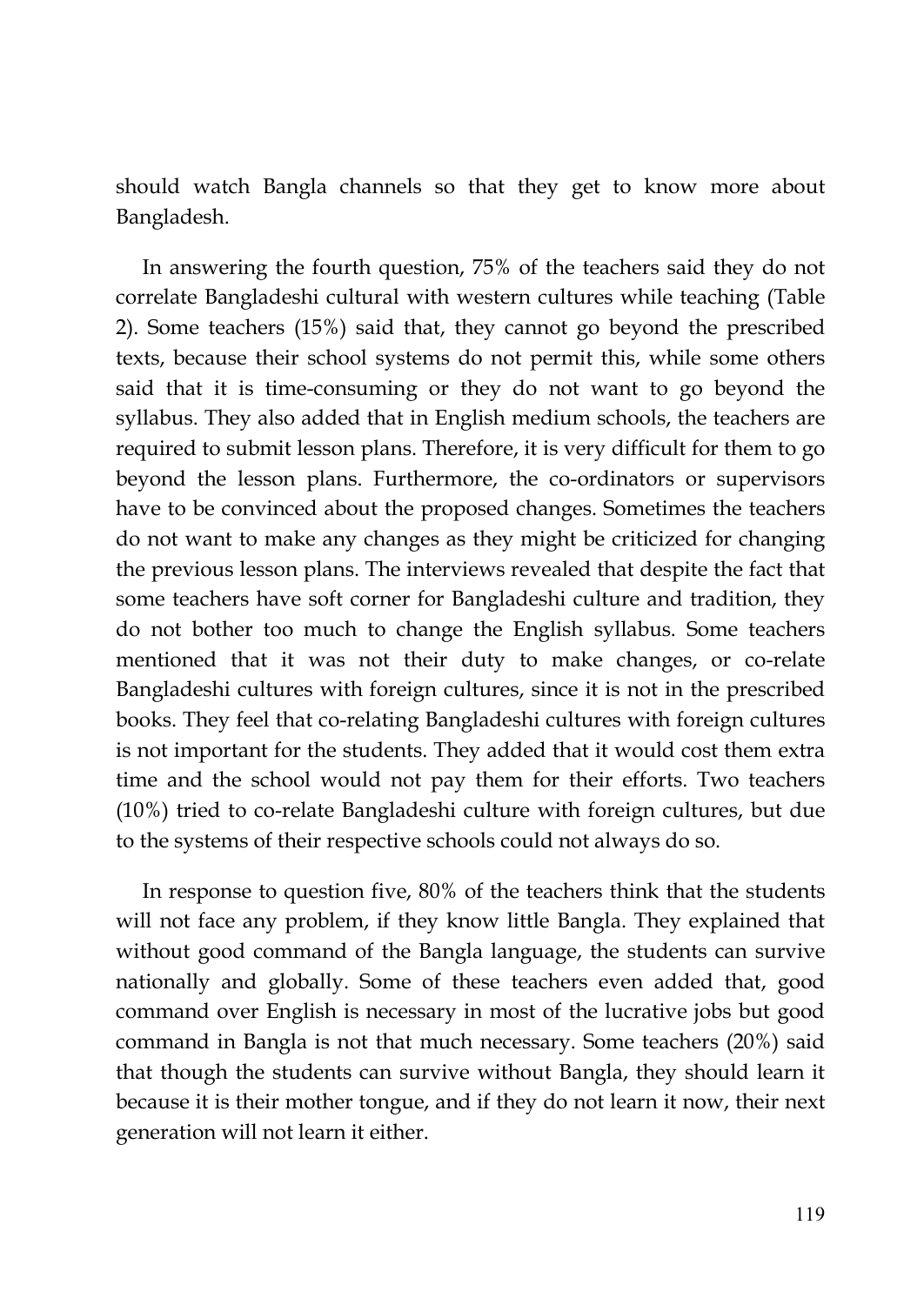The teachers had mixed opinion regarding question six, as 70% of them said the change in cultural trend is a good sign because the world is advancing and so should we (Table 2). Some of the teachers (20%) said that the influence of other cultures is not good. They mentioned that though they understand such influences are harmful, they cannot help it, because the students have an obsession for western attire, fast food, and western lifestyle as they think such things represent the modern world. These teachers said that the same thing happens with their own children as well. It is important to mention that the interviews revealed that most of the teachers tend to have a weakness for western culture, and some are even obsessed with it. Though these teachers understand the harmful influences, they do not have the courage to take any initiative. Two teachers (10%) did not express their opinions regarding this question. However, all of them said we should respect our culture.

| Question                                                                   | NR <sup>2</sup> | Percentage | <b>Response and Reason</b>                                                                                                                                                            |
|----------------------------------------------------------------------------|-----------------|------------|---------------------------------------------------------------------------------------------------------------------------------------------------------------------------------------|
| 1. What do you do<br>when your students<br>use Bangla in the<br>classroom? | 16              | 80%        | • Strictly prohibit Bangla<br>in the classroom.<br>• Give punishment for<br>this<br>Reason: It is an<br>English medium<br>school<br>• They (the teachers) are<br>instructed like that |
|                                                                            | 2               | 10%        | Do not do anything<br>$\bullet$<br>(Do not give much                                                                                                                                  |

# **Table 2: Summary of Teachers' Interviews**

 $2$  NR= Number of Respondents/Teachers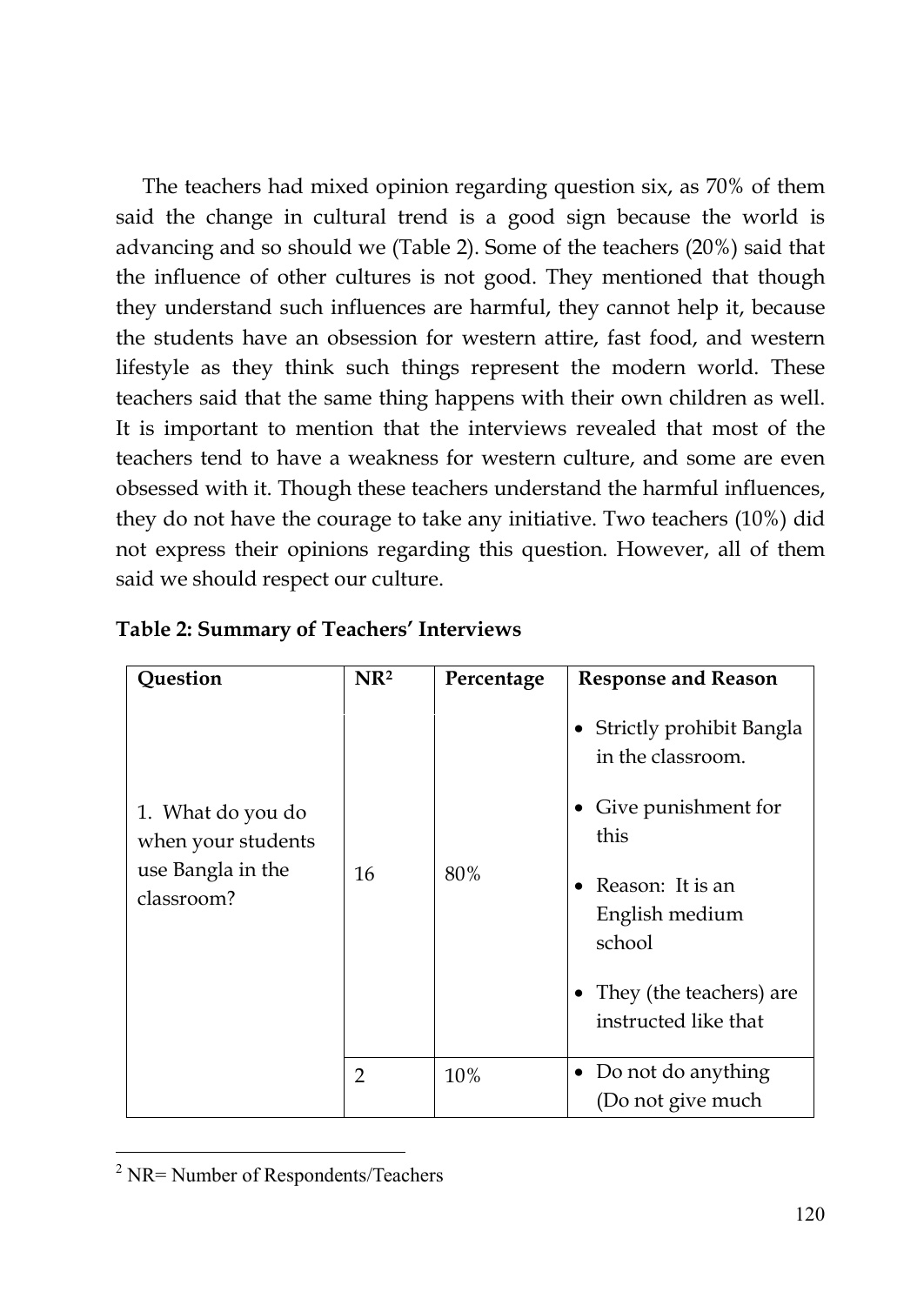|                                                                                                                           |    |     | care about it)                                                                                                                                                                                                                                       |
|---------------------------------------------------------------------------------------------------------------------------|----|-----|------------------------------------------------------------------------------------------------------------------------------------------------------------------------------------------------------------------------------------------------------|
|                                                                                                                           | 2  | 10% | • Let them use Bangla<br>sometimes                                                                                                                                                                                                                   |
|                                                                                                                           | 15 | 75% | • Students like Pohela<br>Boishak the most                                                                                                                                                                                                           |
| 2. How do you<br>celebrate the<br>following days in<br>your school? When<br>do you think the<br>students enjoy<br>mostly? | 5  | 25% | • Said about various<br>other occasions like<br>21 <sup>st</sup> February, 31 <sup>st</sup><br>December, Friendship<br>Day, Pohela Falgun,<br>Valentine's Day, April<br>Fool, Christmas Day,<br>1st January, 16th<br>December, Eid-e<br>Miladun Nobi |
| 3. Which TV<br>programs do you<br>suggest your<br>students to watch?                                                      | 17 | 85% | • Mentioned TV<br>channels like<br>discovery, HBO,<br>National Geography,<br>Star movies, BBC,<br>CNN etc<br>Reason: These<br>$\bullet$<br>channels help the<br>students to improve<br>their English                                                 |
|                                                                                                                           | 2  | 10% | The students should<br>$\bullet$<br>watch which channel<br>they want to watch                                                                                                                                                                        |
|                                                                                                                           | 1  | 5%  | Sts. should watch                                                                                                                                                                                                                                    |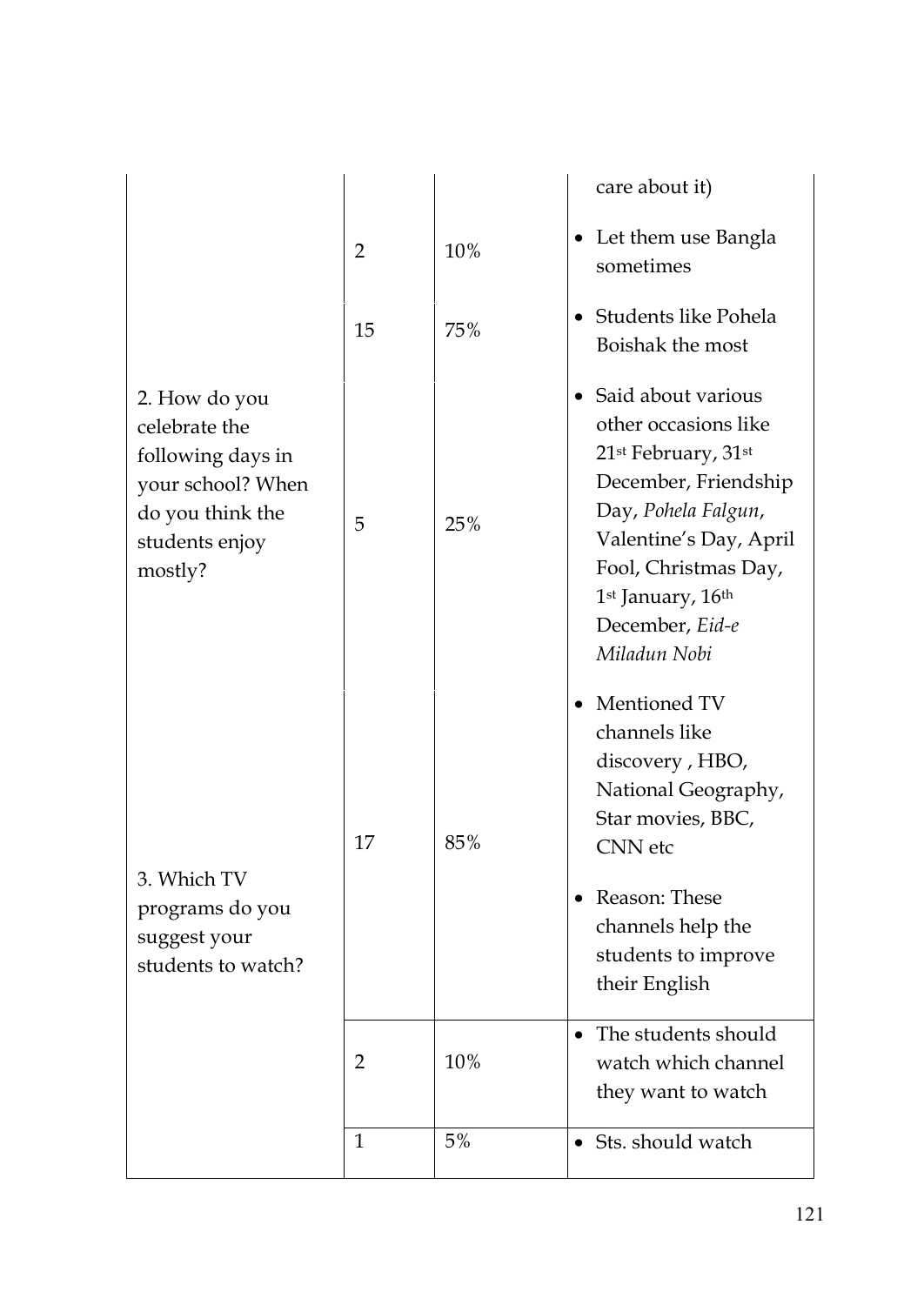|                                                                                                               | 15             | 75% | Bangla channels to<br>know more about<br>Bangladesh<br>Do not correlate                                                                                                                                    |
|---------------------------------------------------------------------------------------------------------------|----------------|-----|------------------------------------------------------------------------------------------------------------------------------------------------------------------------------------------------------------|
| 4. Do you co-relate<br>our cultural ideas<br>with that of foreign<br>countries? How?                          | $\overline{2}$ | 10% | They have the wish<br>but can not                                                                                                                                                                          |
|                                                                                                               | 3              | 15% | Avoided the question<br>Reason: It is very<br>difficult, time<br>consuming and<br>challenging                                                                                                              |
| 5. Do you think the<br>students of EMSs will<br>face problem in<br>future if they know<br>little bangle? Why? | 16             | 80% | Will not face any<br>problem, and 2 of<br>them (10%)said good<br>command over English<br>is very necessary for<br>most of the lucrative<br>jobs which knowing<br>good Bangla is not that<br>much necessary |
|                                                                                                               | 4              | 20% | The students should<br>learn Bangla properly<br>because it is their<br>mother tongue                                                                                                                       |
| 6. What are your                                                                                              | 14             | 70% | It is very good sign.                                                                                                                                                                                      |
| opinions about the<br>changing trends in<br>Bangladesh                                                        | 4              | 20% | • Foreign influence is<br>not good                                                                                                                                                                         |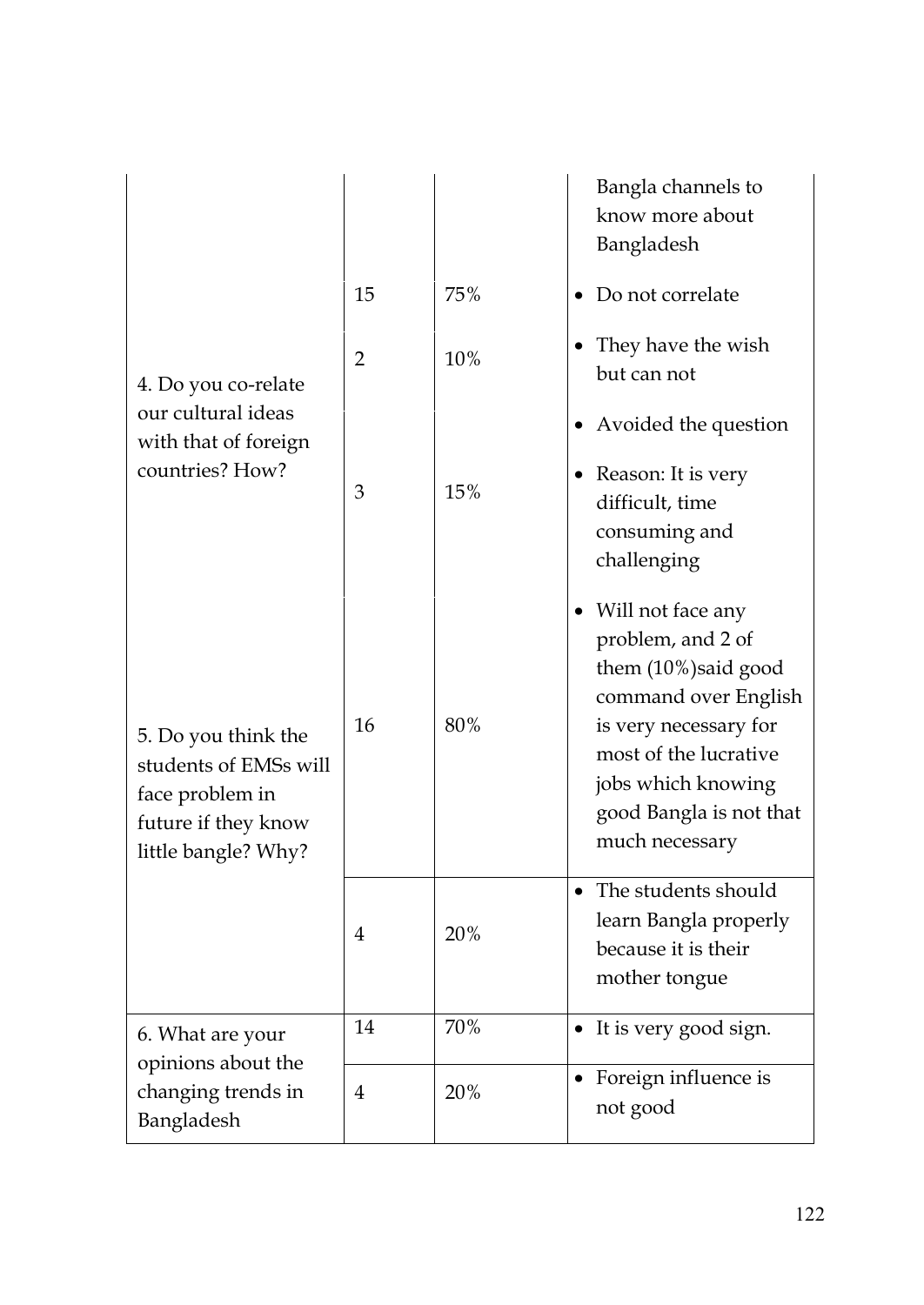| influenced by<br>western, Indian or<br>any other culture?                             | $\mathfrak{D}$ | 10% | • Did not express their<br>opinions regarding<br>this question                                                             |
|---------------------------------------------------------------------------------------|----------------|-----|----------------------------------------------------------------------------------------------------------------------------|
|                                                                                       | 17             | 85% | Do not know the term                                                                                                       |
| 7. Are you familiar<br>with the term<br>'Cultural<br>Imperialism'?<br>How/From where? | 3              | 15% | • Know the term but<br>cannot do anything or<br>reluctant to admit that<br>they have<br>responsibilities<br>regarding this |
| 8. Do you help your<br>students to be<br>familiar with western<br>culture? How?       | 19             | 95% | They help, because it is<br>$\bullet$<br>their duty<br>They are supposed to<br>teach what is written<br>in the book        |
|                                                                                       | 1              | 5%  | Disregarded the<br>question                                                                                                |

Question seven was asked with the intention to check whether the teachers are aware of the process of how cultural imperialism was occurring. Most of the teachers (85%) do not even know the term. The rest of the teachers (15%) know the meaning of cultural imperialism but are reluctant to admit that they even have any responsibility to save our culture. Almost all the teachers said that they help the students to be familiar with western cultures because it is their duty and the books the students read were mostly about foreign cultures. They are obliged to teach what is written in the books.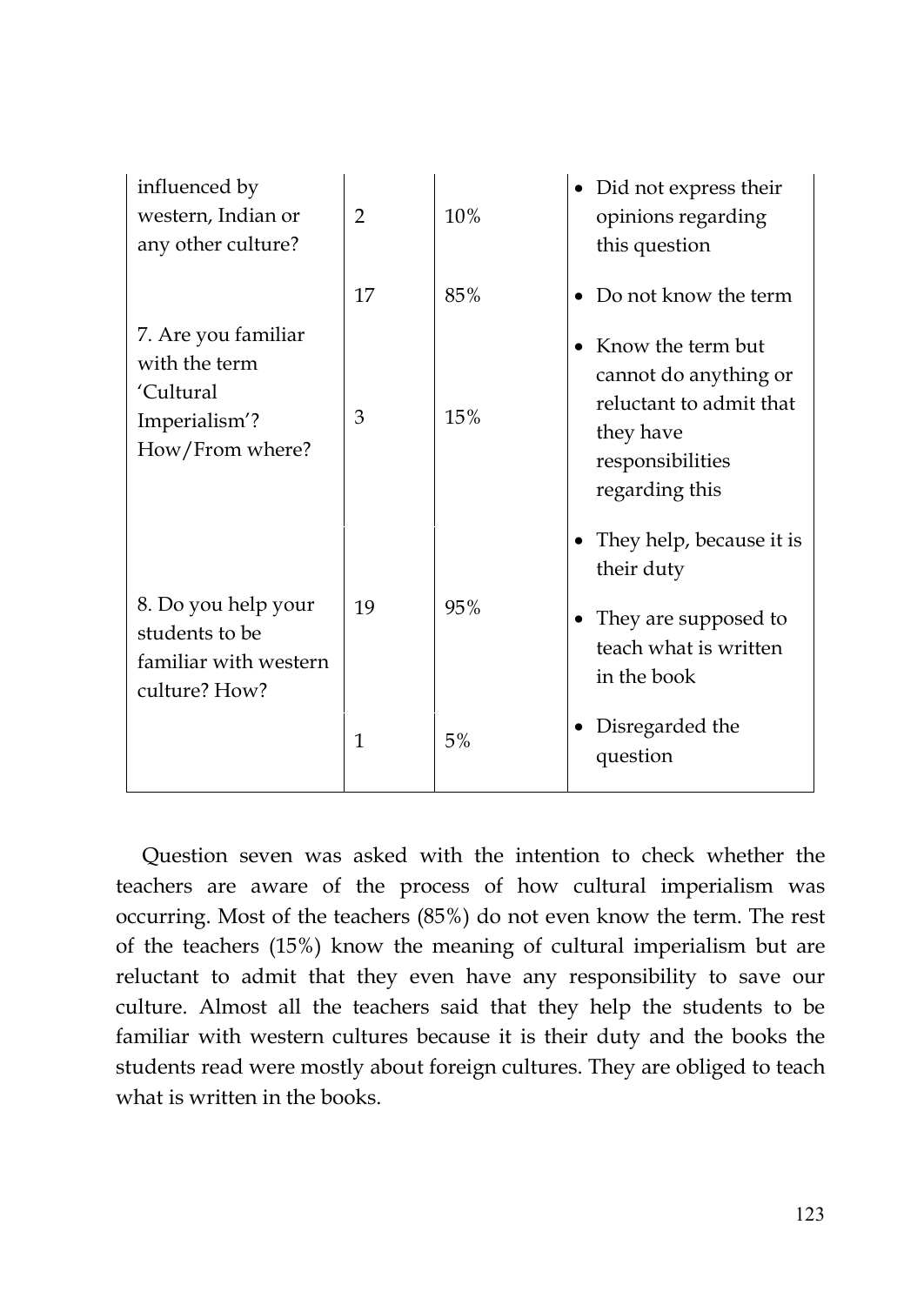#### **4.4 Comparison between Teachers' and Students' Responses**

Based on the finding it seems that only a few teachers are aware of cultural imperialism; some of them are not familiar with the term directly but know something about it. But, comparatively it seems through the questionnaire survey that the students are not at all informed that they are becoming the victims of this vicious process, that is, cultural imperialism. The students read imported books written by western writers, which are prepared not based on Bangladeshi context. From the data, it was found that both the students and the teachers are reluctant to follow Bangladeshi culture.

Students' notion of *Bangla* language and culture in comparison with that of teachers in English medium schools is quite similar. Students practice socalled modern culture by following the western norms and traditions, and the teachers appreciate such practices. Based on the data, it seems as if students and teachers of English medium schools cannot be modern by following Bangladeshi customs, and therefore resort to western cultures. The teachers do not always make the students aware about Bangladeshi culture and tradition. Some teachers are conscious about cultural imperialism, but in reality, they hardly do anything to propagate their own culture. The findings suggest that most of the teachers believe, like their students, in the idea that anything imported from west is modern, and anything local is outdated.

In general, students of English medium schools seem to have very little idea about local culture. They tend to follow the syllabus set by their schools, and when the teachers and/or the schools do not try to make them conscious of local cultural practices, the students remain ignorant about such things and do not try to be informed on their own. The findings also suggest that even though some of the teachers have an idea about cultural imperialism they do not or sometimes, are unable to protect their students from the hegemonic powers of western culture in English medium schools.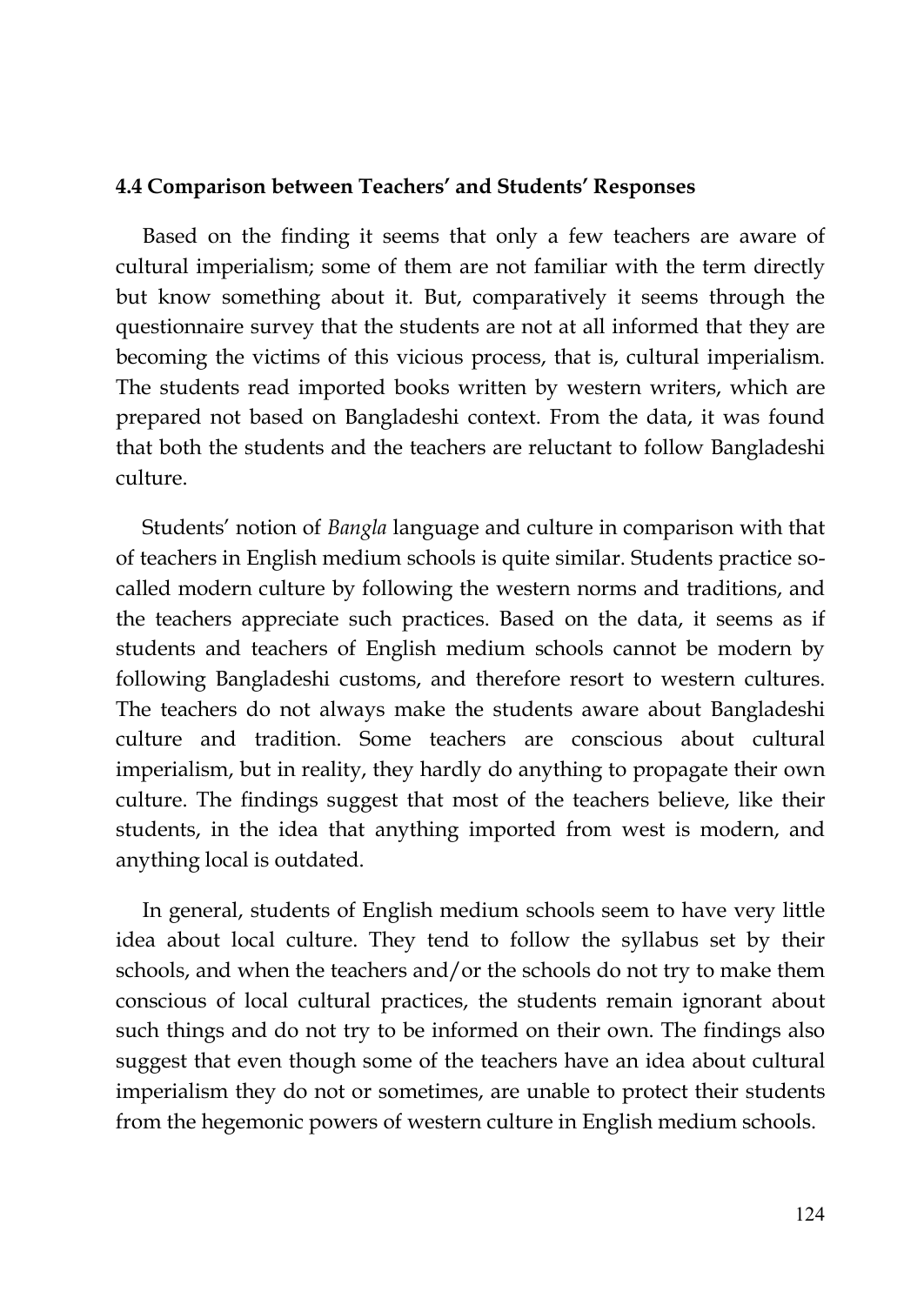## **4.5 Discussion and Recommendation**

It seems that the Bangladeshi culture is not being promoted in comparison with western culture. In the English medium schools, western culture seems to be predominating because they are presented in very attractive and appealing ways, Bangladeshi culture is being undermined. For instance, Christmas is associated with so many things like Christmas tree with colourful decorations, presents, mother Mary, Jesus Christ, Santa Clause, rain deer. On the other hand, though the two *Eids* are celebrated in Bangladesh, they are not glorified like Christmas or other western festivities in English medium schools. During the *Eids* the students only have vacations like any other vacations, but the school could tell the teachers to assign their students various assignments on *Eid*, its meaning, its significance, history and so on. The teachers should also explain that *Eid* is not a celebration for just eating rich food and buying new clothes; both of the *Eids* have deep-rooted significant meanings. It seems that English medium schools tend to shun local culture and embrace foreign culture, especially western culture. If the teachers were conscientious then they could at least help to make local culture more appealing and attract the students towards Bangladeshi writers and poets.

It is true that the students of English medium schools are reading western books, set in western context but if the teachers and the school authorities become a little concerned, they can help the students relate the foreign texts with the Bangladeshi context. Teachers have a vital role to play, because students tend to trust their teachers, sometimes more than their parents. Based on the findings of this study, it seems that most of the teachers are not very concerned about the protection of local culture and neither are the students of English medium schools.

#### **5.1 Conclusion**

Culture and language usually have a dialectical relationship; therefore, cultural imperialism goes hand in hand with linguistic imperialism. Though cultural imperialism is a much known term to the scholars, from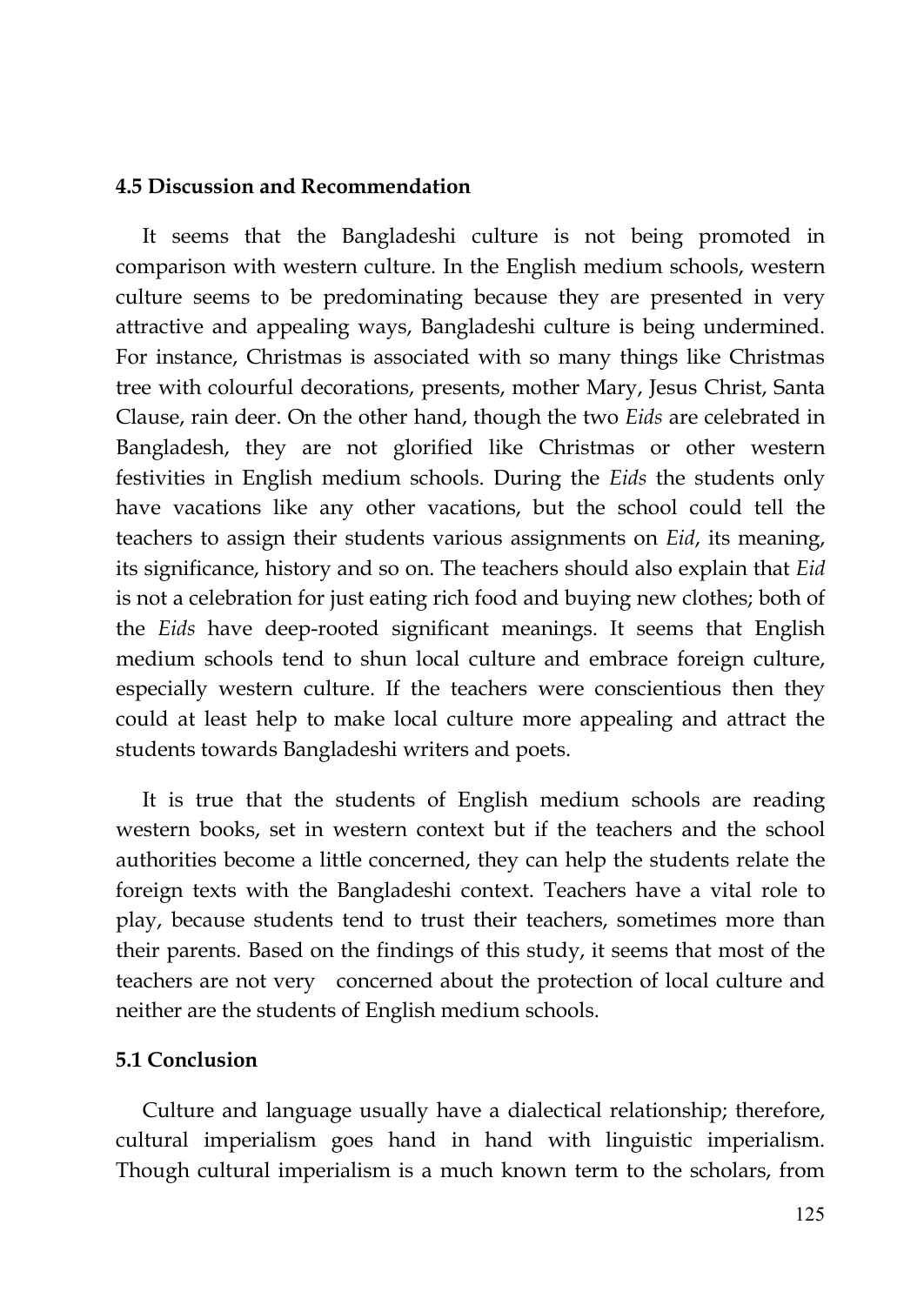this study it seems to be quite apparent that the schools, parents, teachers do not know much about it. There are many studies on cultural imperialism but hardly any research has been done on English medium schools. Therefore, this study is significant in contributing to the literature on cultural imperialism, particularly in English medium schools in the Bangladeshi context.

In English medium schools, the students are strictly prohibited from using any other language except English. As the students read books written by foreign writers set in western contexts, they become more informed about western culture than Bangladeshi culture. Based on the findings of this study, it seems that the English medium school authorities and the teachers tend to work hard to make their students good at English at the expense of *Bangla* language and Bangladeshi culture.

The schools in Bangladesh, whether English or *Bangla* medium, should educate the students in such a way that they (students) have a strong sense of 'self' and self-respect. Through this pioneering research, it may be assumed that the students of English medium schools are obsessed with western culture neglecting their own identity. Furthermore, the teachers and authorities of such schools also tend to implicitly foster cultural imperialism. The present situation of cultural imperialism in English medium schools in Bangladesh needs to be made aware, and gradually resisted or else there will be severe repercussions in the long run. Resistance against hegemonic cultural dominance is significant because the history of the *Bangla* language and Bangladeshi cultural heritage are at stake, which are often synonymously correlated:

> Bangla is synonymous with Bangladesh, and imply that 'to deny the language is to deny the country'.

(Haque and Abedin, 2011, p. 388)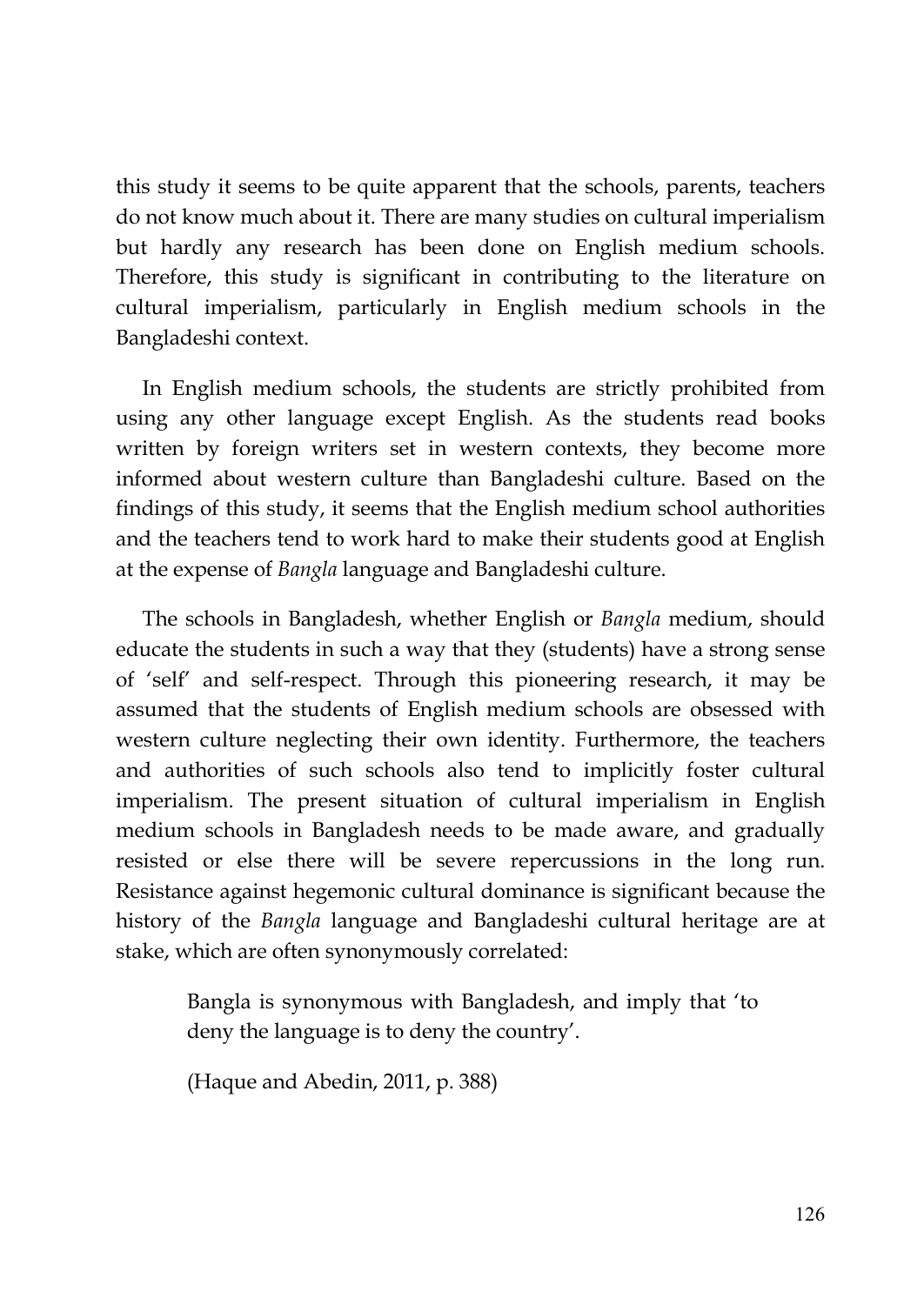#### **References**

- *Ainy, S.* (2001). English Language Teaching in Bangladesh Open University: Changing Scenario. *Journal of Distance Education*, Vol. 8 (1), pp.*112*-121.
- Al-Quaderi, G. (2010). English literature at English-medium schools of Bangladesh: the question of culture. *Pedagogy, Culture & Society,* Vol. 18 (2), pp. 211 -226.
- Banu, R. and Sussex, R. (2001). English in Bangladesh after independence: *Dynamics of policy and practice*. South Melbourne: Oxford University Press, pp. 122-147*.*
- Baugh, A. C. and Cable, T. (1993). *A History of the English Language*. London: Rutledge.
- Canagarajah, S. F. (1999). *Resisting Linguistic Imperialism in English Teaching*. Oxford: Oxford University Press.
- Chang, Y. (2004). How American Culture Correlates the Process of Globalization. *Asian EFL Journal*, Vol. 6, Issue 3, Article 4. Available at: [www.asian-efl](www.asian-efl-)journal.com/Sept\_04\_cyc.pdf
- Crystal, D. (1997). *English as a Global Language*. Cambridge: Cambridge University Press.
- *Ekushe, English and Ethics. (*21 February 2010). *The Prothom Alo*, p. 13.
- Haque, F. (4 October 2009). Engrezi madhom Biddapith nia kishu kotha*. Prothom Alo*, 13.
- Haque, M. S (2011). Bridging the Gap between Academia and the Real World: An Exploratory Framework from Bangladesh. *Proceeding, 3rd International Seminar on Culture, English Language Teaching, and Literature, 2011*, pp. 182-196.
- Haque, M. S. and Abedin, Z. (2011). The discursive construction of (a)moral names: Religion versus language. *Multilingua* Vol. 30, No. 3-4, pp. 377-390.
- Hasan, K. (2004). A Linguistic Study of English Language Curriculum at the Secondary Level in Bangladesh - A communicative approach to curriculum Development. *Language in India* Vol.4.